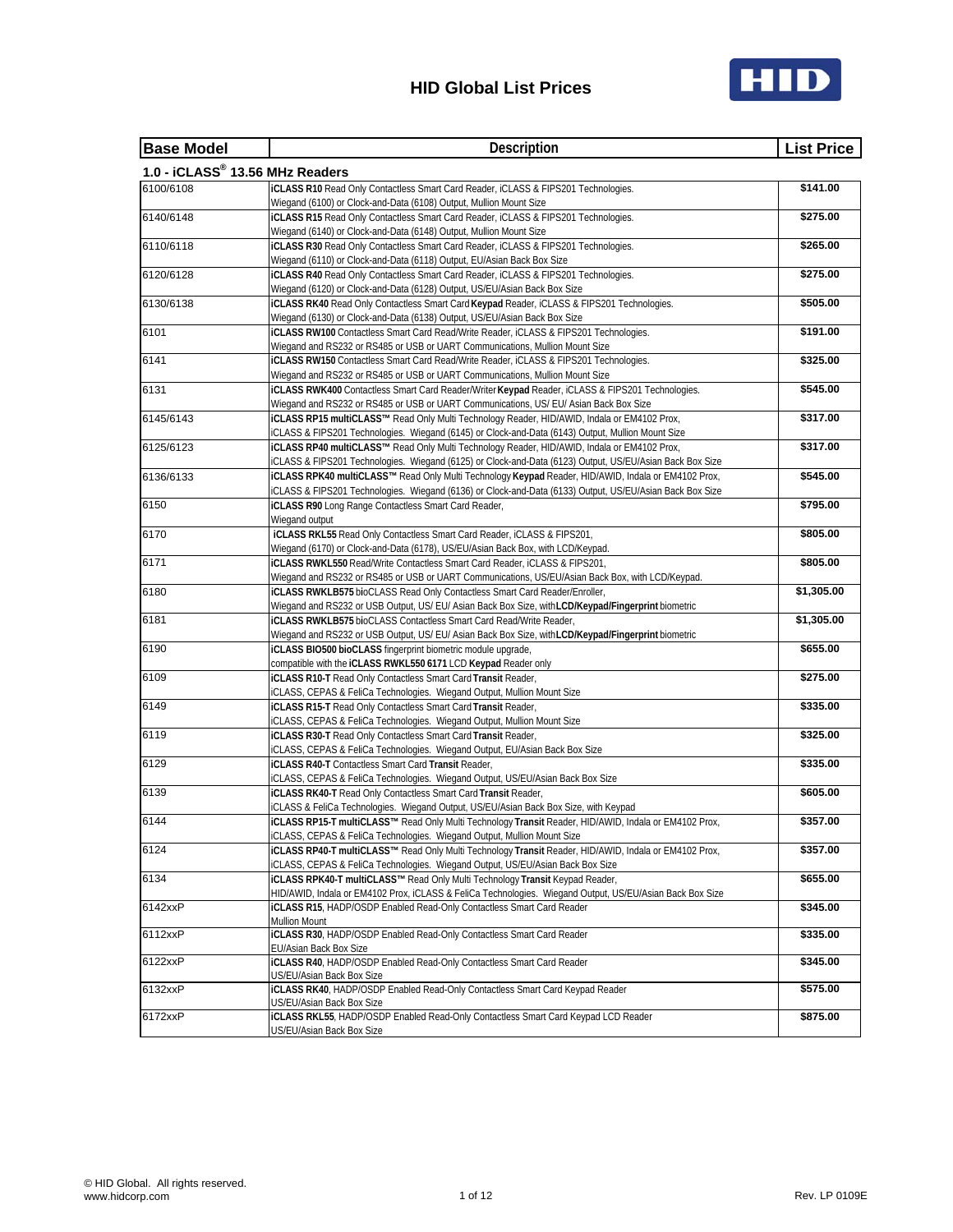

| <b>Base Model</b>               | <b>Description</b>                                                                                                                                                                                                            |          |
|---------------------------------|-------------------------------------------------------------------------------------------------------------------------------------------------------------------------------------------------------------------------------|----------|
| 1.0 - iCLASS® 13.56 MHz Readers |                                                                                                                                                                                                                               |          |
| 3123xNM                         | <b>IICLASS HADP/OSDP Communications Expansion Module, RS485 (Half-Duplex), Field Upgrade / Plug-in Installation:</b><br>Works with (terminal strip readers): R15, R30, R40, RK40, RKL55, also works with iCLASS OEM150 Module | \$70.00  |
| 3126xNE                         | ICLASS/Prox (125 kHz) Reader Expansion Modules, Field Upgrade / Plug-in Installation:<br>HID/AWID Prox (125 kHz), works with (RP readers): RP15, RP40, RPK40                                                                  | \$65.00  |
| 3127xNE                         | ICLASS/Prox (125 kHz) Reader Expansion Modules, Field Upgrade / Plug-in Installation:<br>Indala Prox (125 kHz), works with (RP readers): RP15, RP40, RPK40                                                                    | \$65.00  |
| 6102xxH                         | ICLASS R10, Hi-O Communications Enabled Read-Only Contactless Smart Card Reader<br><b>Mullion Mount</b>                                                                                                                       | \$280.00 |
| 6142xxH                         | ICLASS R15, Hi-O Communications Enabled Read-Only Contactless Smart Card Reader<br><b>Mullion Mount</b>                                                                                                                       | \$345.00 |
| 6112xxH                         | ICLASS R30, Hi-O Communications Enabled Read-Only Contactless Smart Card Reader<br>EU/Asian Back Box Size                                                                                                                     | \$335.00 |
| 6122xxH                         | ICLASS R40, Hi-O Communications Enabled Read-Only Contactless Smart Card Reader<br>US/EU/Asian Back Box Size                                                                                                                  | \$345.00 |
| 6132xxH                         | <b>ICLASS RK40, Hi-O Communications Enabled Read-Only Contactless Smart Card Keypad Reader</b><br>US/EU/Asian Back Box Size                                                                                                   | \$575.00 |

### **1.1 - iCLASS® 13.56 MHz Credentials**

| <b>iCLASS Card:</b>                      |                                                                                                     |                       |
|------------------------------------------|-----------------------------------------------------------------------------------------------------|-----------------------|
| 2000                                     | iCLASS Contactless Smart Card, 2k bit with 2 application areas                                      | \$4.95                |
| 2001                                     | iCLASS Contactless Smart Card, 16k bit with 2 application areas                                     | \$8.95                |
| 2002                                     | iCLASS Contactless Smart Card, 16k bit with 16 application areas                                    | \$8.95                |
| 2003                                     | iCLASS Contactless Smart Card, 32k bit (Application Areas: 16k/2 + 16k/1)                           | \$9.32                |
| 2004                                     | iCLASS Contactless Smart Card, 32k bit (Application Areas: 16k/16 + 16k/1)                          | \$9.32                |
| <b>iCLASS Composite Embeddable Card:</b> |                                                                                                     |                       |
| 2110                                     | iCLASS Composite embeddable Contactless Smart Card, 2k bit with 2 application areas                 | <b>Call for Quote</b> |
| 2111<br>2112                             | iCLASS Composite embeddable Contactless Smart Card, 16k bit with 2 application areas                | <b>Call for Quote</b> |
|                                          | iCLASS Composite embeddable Contactless Smart Card, 16k bit with 16 application areas               | <b>Call for Quote</b> |
| 2113                                     | iCLASS Composite embeddable Contactless Smart Card, 32k bit (Application Areas: 16k/2 + 16k/1)      | <b>Call for Quote</b> |
| 2114                                     | iCLASS Composite embeddable Contactless Smart Card, 32k bit (Application Areas: 16k/16 + 16k/1)     | <b>Call for Quote</b> |
| <b>iCLASS Prox Card:</b>                 |                                                                                                     |                       |
| 2020                                     | iCLASS Prox Contactless Smart Card, 2k bit with 2 application areas                                 | \$10.65               |
| 2021                                     | iCLASS Prox Contactless Smart Card, 16k bit with 2 application areas                                | \$12.58               |
| 2022                                     | iCLASS Prox Contactless Smart Card, 16k bit with 16 application areas                               | \$12.58               |
| 2023                                     | iCLASS Prox Contactless Smart Card, 32k bit (Application Areas: 16k/2 + 16k/1)                      | \$12.80               |
| 2024                                     | iCLASS Prox Contactless Smart Card, 32k bit (Application Areas: 16k/16 + 16k/1)                     | \$12.80               |
|                                          | <b>iCLASS Prox Composite Embeddable Card:</b>                                                       |                       |
| 2130                                     | iCLASS Prox Composite embeddable Contactless Smart Card, 2k bit with 2 application areas            | <b>Call for Quote</b> |
| 2131                                     | iCLASS Prox Composite embeddable Contactless Smart Card, 16k bit with 2 application areas           | <b>Call for Quote</b> |
| 2132                                     | iCLASS Prox Composite embeddable Contactless Smart Card, 16k bit with 16 application areas          | <b>Call for Quote</b> |
| 2133                                     | iCLASS Prox Composite embeddable Contactless Smart Card, 32k bit (Application Areas: 16k/2 + 16k/1) | <b>Call for Quote</b> |
| 2134                                     | iCLASS Prox Composite embeddable Contactless Smart Card, 32k bit (Application Areas: 16k/16 + 16k/1 | <b>Call for Quote</b> |
| <b>iCLASS Wiegand Card:</b>              |                                                                                                     |                       |
| 2040                                     | iCLASS Wiegand Contactless Smart Card, 2k bit with 2 application areas                              | \$11.15               |
| 2041                                     | iCLASS Wiegand Contactless Smart Card, 16k bit with 2 application areas                             | \$14.18               |
| 2042                                     | iCLASS Wiegand Contactless Smart Card, 16k bit with 16 application areas                            | \$14.18               |
| 2043                                     | iCLASS Wiegand Contactless Smart Card, 32k bit (Application Areas: 16k/2 + 16k/1)                   | \$14.55               |
| 2044                                     | iCLASS Wiegand Contactless Smart Card, 32k bit (Application Areas: 16k/16 + 16k/1)                  | \$14.55               |
| <b>iCLASS Key:</b>                       |                                                                                                     |                       |
| 2050                                     | iCLASS Key Contactless Smart Key 2k bit with 2 application areas                                    | \$6.43                |
| 2051                                     | iCLASS Key Contactless Smart Key 16k bit with 2 application areas                                   | \$10.70               |
| 2052                                     | iCLASS Key Contactless Smart Key 16k bit with 16 application areas                                  | \$10.70               |
| 2053                                     | iCLASS Key Contactless Smart Key 32k bit (Application Areas: 16k/2 + 16k/1)                         | \$11.07               |
| 2054                                     | iCLASS Key Contactless Smart Key 32k bit (Application Areas: 16k/16 + 16k/1)                        | \$11.07               |
| <b>iCLASS Tag:</b>                       |                                                                                                     |                       |
| 2060                                     | iCLASS Tag Contactless Smart Tag 2k bit with 2 application areas                                    | \$4.33                |
| 2061                                     | iCLASS Tag Contactless Smart Tag 16k bit with 2 application areas                                   | \$7.45                |
| 2062                                     | iCLASS Tag Contactless Smart Tag 16k bit with 16 application areas                                  | \$7.45                |
| 2063                                     | iCLASS Tag Contactless Smart Tag 32k bit (Application Areas: 16k/2 + 16k/1)                         | \$7.82                |
| 2064                                     | iCLASS Tag Contactless Smart Tag 32k bit (Application Areas: 16k/16 + 16k/1)                        | \$7.82                |
| <b>iCLASS Clamshell Card:</b>            |                                                                                                     |                       |
| 2080                                     | iCLASS Clamshell Contactless Smart Card, 2k bit with 2 application areas                            | \$3.30                |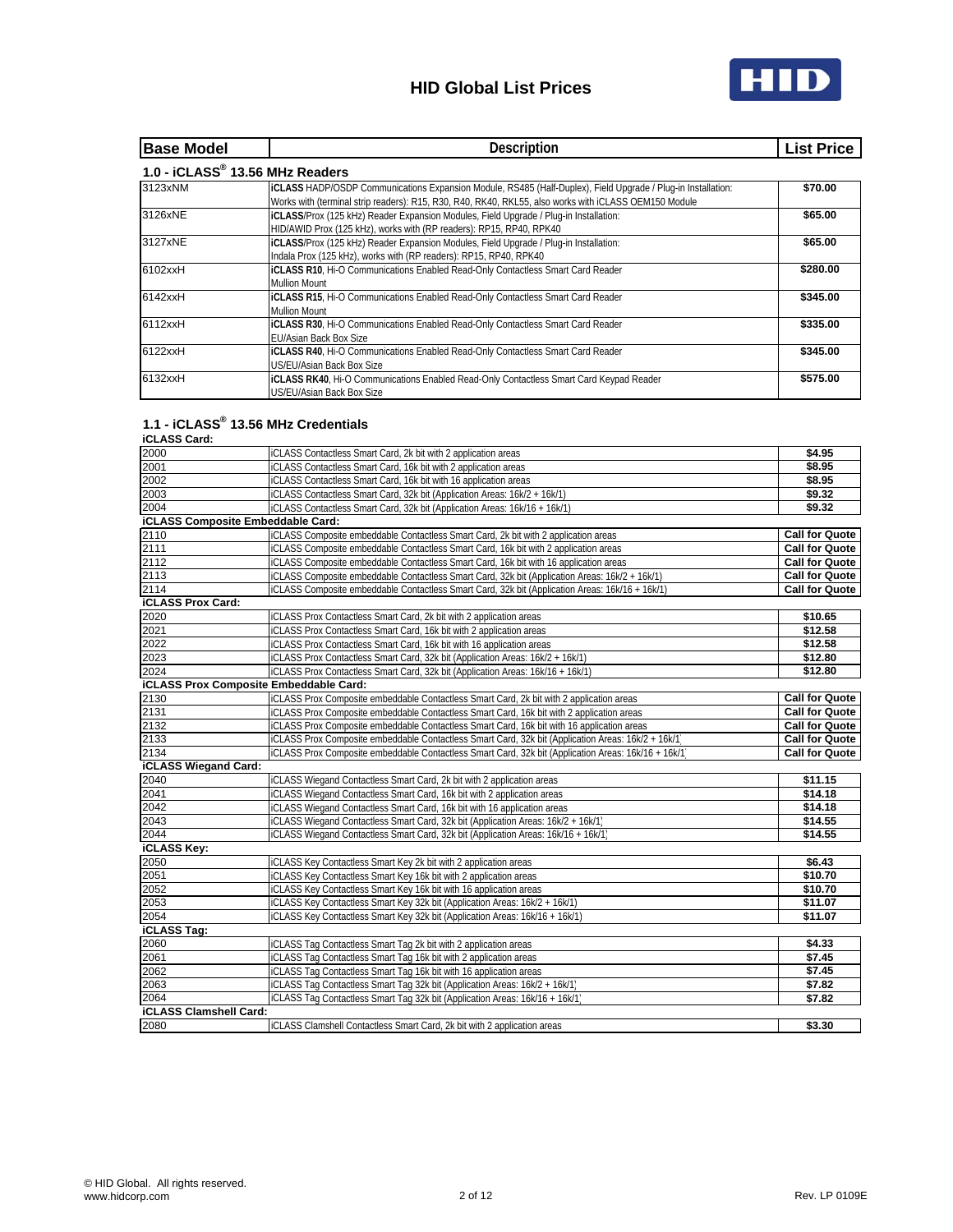



| <b>Base Model</b> | <b>Description</b>                                   | <b>List Price</b> |
|-------------------|------------------------------------------------------|-------------------|
|                   | 1.3 - iCLASS® 13.56 MHz Programmers and SDK          |                   |
| 3150xNN00         | <b>iCLASS CP400 Card Programmer</b>                  | \$1,800.00        |
| 6250xNN00         | ICLASS CP575A Card and biometric template Programmer | \$2,600.00        |

#### **1.4 - HID MIFARE® & DESFire® 13.56 MHz Series**

| .    |                                                                                                           |          |
|------|-----------------------------------------------------------------------------------------------------------|----------|
| 1430 | HID MIFARE Contactless Smart Card - Utilizes MIFARE 13.56 MHz                                             | \$4.10   |
|      | Internal Smart Chip, Standard S50, 1 K Memory with 16 Sectors                                             |          |
| 1431 | HID Proximity & MIFARE Contactless Smart Card - Utilizes MIFARE 13.56 MHz                                 | \$7.00   |
|      | Internal Smart Chip, Standard S50, 1 K Memory with 16 Sectors, and 125kHz "Prox by HID"                   |          |
| 1434 | HID MIFARE Contactless Smart Keyfob - Utilizes MIFARE 13.56 MHz                                           | \$6.08   |
|      | Internal Smart Chip, Standard S50, 1 K Memory with 16 Sectors                                             |          |
| 1435 | HID MIFARE Contactless Smart Adhesive Tag - Utilizes MIFARE 13.56 MHz                                     | \$5.08   |
|      | Internal Smart Chip, Standard S50, 1 K Memory with 16 Sectors                                             |          |
| 1440 | HID MIFARE Contactless Smart Card - Utilizes MIFARE 13.56 MHz                                             | \$8.00   |
|      | Internal Smart Chip, Standard S70, 4 K Memory with 40 Sectors                                             |          |
| 1441 | HID Proximity & MIFARE Contactless Smart Card - Utilizes MIFARE 13.56 MHz                                 | \$8.60   |
|      | Internal Smart Chip, Standard S70, 4 K Memory with 40 Sectors, and 125kHz "Prox by HID"                   |          |
| 1444 | HID MIFARE Contactless Smart Keyfob - Utilizes MIFARE 13.56 MHz                                           | \$8.57   |
|      | Internal Smart Chip, Standard S70, 4 K Memory with 40 Sectors                                             |          |
| 1445 | HID MIFARE Contactless Smart Adhesive Tag - Utilizes MIFARE 13.56 MHz                                     | \$7.57   |
|      | Internal Smart Chip, Standard S70, 4 K Memory with 40 Sectors                                             |          |
| 1450 | HID DESFire® Contactless Smart Card - Utilizes DESFire 13.56 MHz                                          | \$9.32   |
|      | Internal Smart Chip, Standard D40, 4K memory with flexible file system                                    |          |
| 1451 | HID Proximity & DESFire® Contactless Smart Card - Utilizes DESFire 13.56 MHz                              | \$12.80  |
|      | Internal Smart Chip, Standard D40, 4K memory with flexible file system, and 125kHz "Prox by HID"          |          |
| 1454 | HID DESFire® Contactless Smart Keyfob - Utilizes DESFire 13.56 MHz                                        | \$9.70   |
|      | Internal Smart Chip, Standard D40, 4K memory with flexible file system                                    |          |
| 1455 | HID DESFire® Contactless Smart Adhesive Tag - Utilizes DESFire 13.56 MHz                                  | \$8.30   |
|      | Internal Smart Chip, Standard D40, 4K memory with flexible file system                                    |          |
| 6055 | HID MIFARE Access Control Reader (9 feet/3 meters Pigtail), Read/Write Capability, Wiegand & RS232 Output | \$305.00 |
|      |                                                                                                           |          |
| 6075 | HID MIFARE Access Control Reader (18 inches/45.7 cm Pigtail Cable),                                       | \$197.00 |
|      | Read only Capability, Wiegand Output, Reads HID Formats in sector one and/or CSN                          |          |
| 6076 | HID MIFARE Custom Access Control Reader (18 inches/45.7 cm Pigtail Cable),                                | \$395.00 |
|      | Read only Capability, Wiegand Output, Reads all Sectors                                                   |          |
| 6077 | HID DESFire® Custom Access Control Reader (18 inches/45.7 cm Pigtail Cable),                              | \$565.00 |
|      | Read only Capability, Wiegand Output, Reads all Files                                                     |          |
| 6071 | HID MIFARE Access Control Keypad Reader (18 inches/45.7 cm Pigtail Cable)                                 | \$405.00 |
|      | Read only Capability, Wiegand Output, Reads HID Formats in sector one and/or CSN                          |          |
| 6072 | HID MIFARE Custom Access Control Keypad Reader (18 inches/45.7 cm Pigtail Cable)                          | \$505.00 |
|      | Read only Capability, Wiegand Output, Reads all Sectors                                                   |          |
| 6073 | HID DESFire® Custom Access Control Keypad Reader (18 inches/45.7 cm Pigtail Cable)                        | \$605.00 |
|      | Read only Capability, Wiegand Output, Reads all Files                                                     |          |
|      |                                                                                                           |          |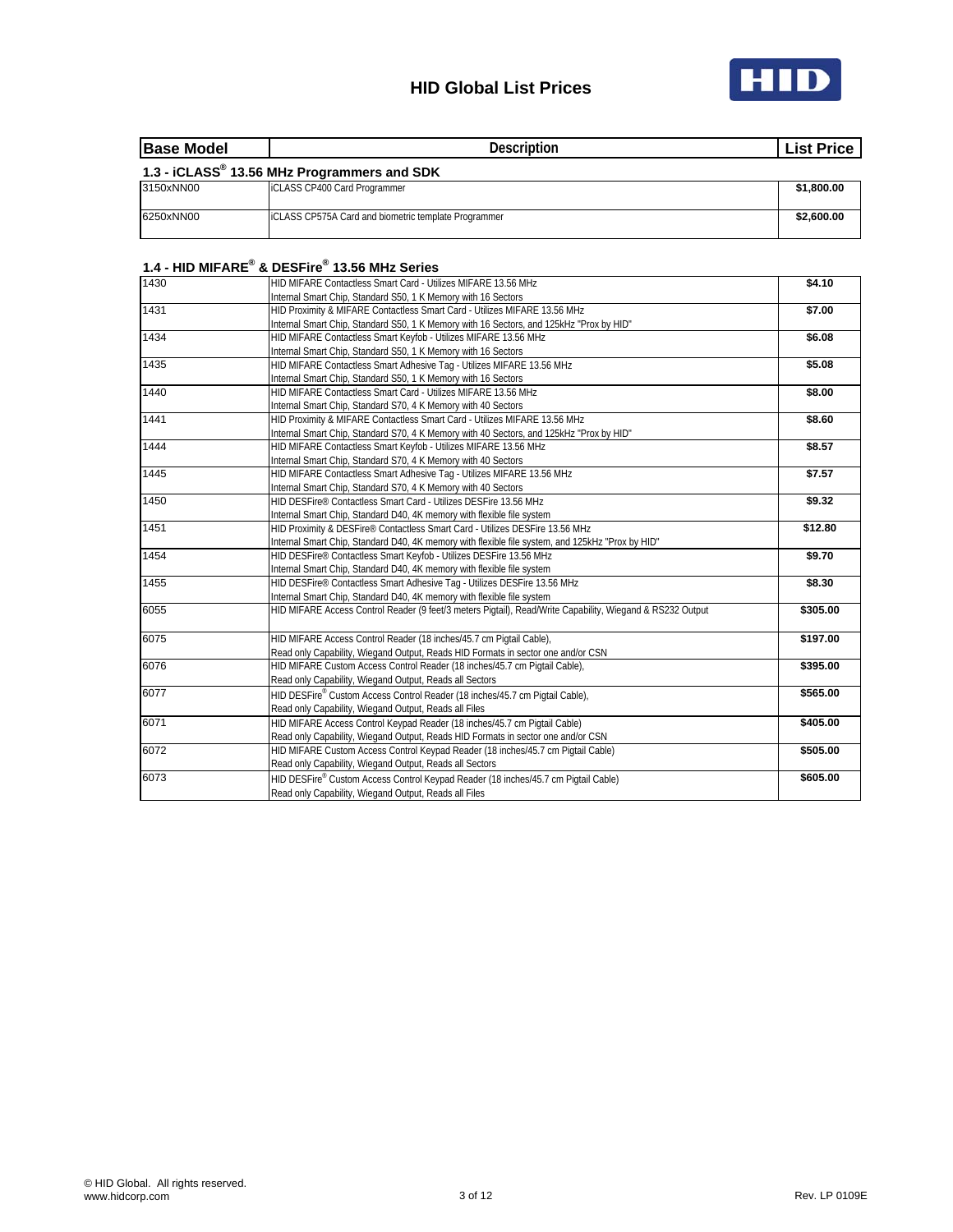

| <b>Base Model</b>                         | Description                                                                                | <b>List Price</b> |
|-------------------------------------------|--------------------------------------------------------------------------------------------|-------------------|
| 1.4 - SmartID® Readers and Tools          |                                                                                            |                   |
|                                           | Contactless Smart Card Reader, Mullion Mount Size, Terminal Strip                          |                   |
| 8030DSHM                                  | SmartID® S10 Read Only, HID MIFARE                                                         | \$270.00          |
| 8030DSHC                                  | SmartID S10 Read Only, HID MIFARE (non-default configuration)                              | \$270.00          |
| 8030DSCM                                  | SmartID S10 Read Only, MIFARE                                                              | \$310.00          |
| 8030DSDM                                  | SmartID S10 Read Only, DUAL MIFARE                                                         | \$310.00          |
| 8030DSDF                                  | SmartID S10 Read Only, DESFIRE                                                             | \$310.00          |
| 8030DSTC                                  | SmartID SW100 Read/Write, T=CL Protocol                                                    | \$345.00          |
| 8030DSRW                                  | SmartID SW100 Read/Write, 3964 Protocol (Legacy)                                           | \$345.00          |
|                                           | Multi Technology Reader, HID + AWID Prox, Mullion Mount Size, Terminal Strip               |                   |
| 8100DSHM                                  | SmartTRANS SP10 Read Only, HID MIFARE                                                      | \$340.00          |
| 8100DSHC                                  | SmartTRANS SP10 Read Only, HID MIFARE (non-default configuration)                          | \$340.00          |
| 8100DSCM                                  | SmartTRANS SP10 Read Only, MIFARE                                                          | \$400.00          |
| 8100DSDF                                  | SmartTRANS SP10 Read Only, DESFIRE                                                         | \$400.00          |
|                                           | Biometric Contactless Smart Card Reader, Indoor, Mullion Mount Size, Terminal Strip        |                   |
| 800-8050                                  | SmartTOUCH™ SB10 Read Only, MIFARE                                                         | \$1,110.00        |
| 800-8052                                  | SmartTOUCH SB10 Read Only, DESFIRE                                                         | \$1,110.00        |
| 800-8051                                  | SmartTOUCH SB10 Read Only, DESFIRE (FIPS 201 mid-point compliant)                          | \$1,110.00        |
|                                           | Biometric Contactless Smart Card Keypad Reader, Indoor, Mullion Mount Size, Terminal Strip |                   |
| 800-8055                                  | SmartTOUCH SBK10 Read Only, MIFARE                                                         | \$1,240.00        |
| 800-8057                                  | SmartTOUCH SBK10 Read Only, DESFIRE                                                        | \$1,240.00        |
| 800-8056                                  | SmartTOUCH SBK10 Read Only, DESFIRE (FIPS 201 mid-point compliant)                         | \$1,240.00        |
|                                           | Contactless Smart Card Reader, Desktop, USB and RS232                                      |                   |
| 800-1063                                  | SmartID SWD100 Read/Write, USB                                                             | \$400.00          |
| 800-8240                                  | SmartID SWD100 Read/Write, RS232/Wiegand/C&D                                               | \$400.00          |
| Programming Tools, Desktop, USB and RS232 |                                                                                            |                   |
| 501-7753                                  | SmartID CP100 ProxBurn MIFARE Card and Tag Programmer, RS232                               | \$1,250.00        |
| 501-7756                                  | SmartID CP101 Reader Tools Configuration Card Programmer, USB                              | \$2,500.00        |
|                                           | 1.4 - SmartID Keypad Readers (Non-Biometric)                                               |                   |
|                                           | Contactless Smart Card Keypad Reader, Mullion Mount Size, Terminal Strip                   |                   |
| 8031DSHM                                  | SmartID SK10 Read Only, HID MIFARE                                                         | \$400.00          |
| 8031DSHC                                  | SmartID SK10 Read Only, HID MIFARE (non-default configuration)                             | \$400.00          |
| 8031DSCM                                  | SmartID SK10 Read Only, MIFARE                                                             | \$450.00          |
| 8031DSDM                                  | SmartID SK10 Read Only, DUAL MIFARE                                                        | \$450.00          |
| 8031DSDF                                  | SmartID SK10 Read Only, DESFIRE                                                            | \$450.00          |
| 8031DSTC                                  | SmartID SWK100 Read/Write, T=CL Protocol                                                   | \$485.00          |
| 8031DSRW                                  | SmartID SWK100 Read/Write, 3964 Protocol (Legacy)                                          | \$485.00          |
|                                           | Multi Technology Keypad Reader, HID + AWID Prox, Mullion Mount Size, Terminal Strip        |                   |
| 8101DSHM                                  | SmartTRANS SPK10 Read Only, HID MIFARE                                                     | \$510.00          |
| 8101DSHC                                  | SmartTRANS SPK10 Read Only, HID MIFARE (non-default configuration                          | \$510.00          |
| 8101DSCM                                  | SmartTRANS SPK10 Read Only, MIFARE                                                         | \$600.00          |
| 8101DSDF                                  | SmartTRANS SPK10 Read Only, DESFIRE                                                        | \$600.00          |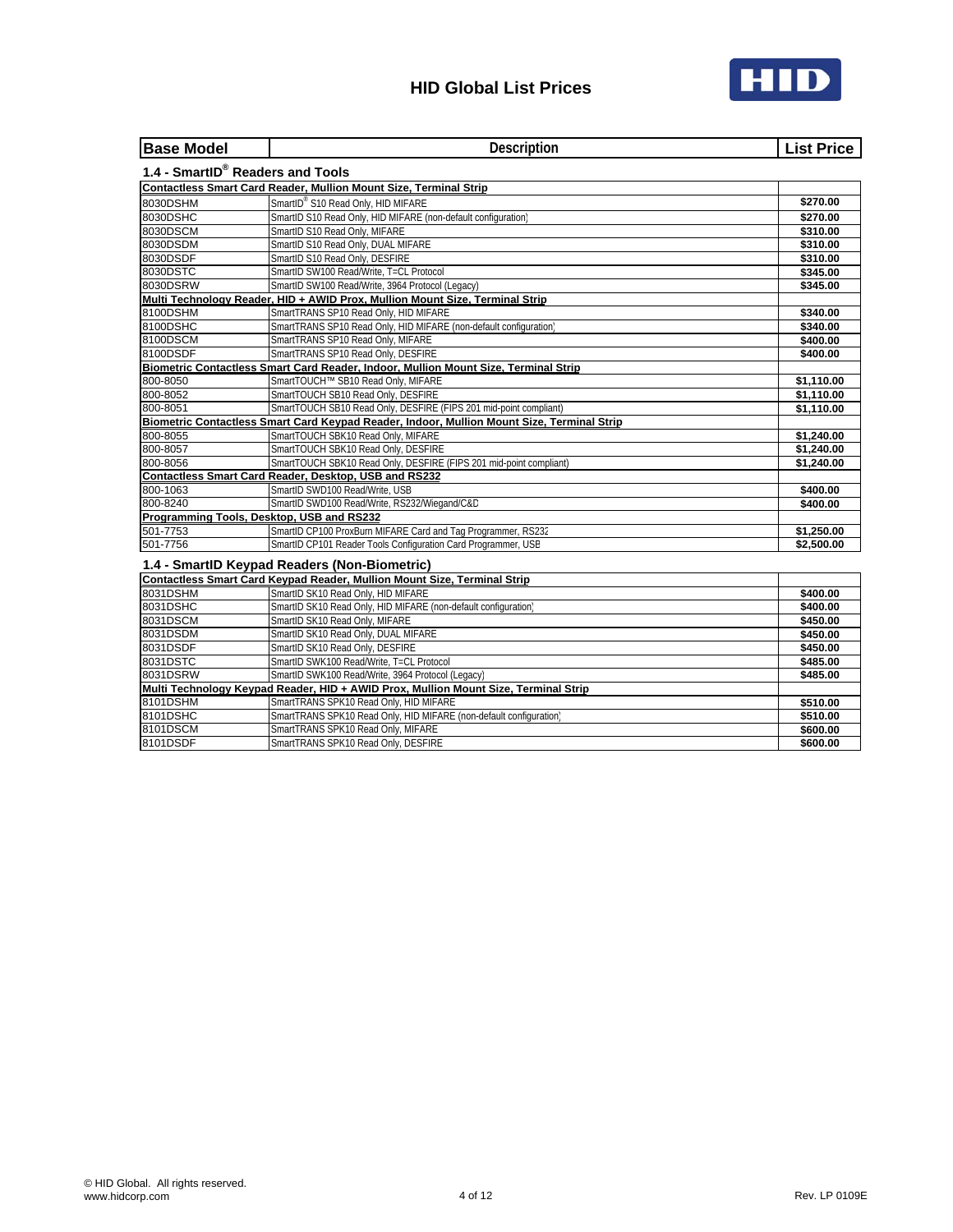

| <b>Base Model</b> | <b>Description</b>                                                             | <b>List Price</b> |
|-------------------|--------------------------------------------------------------------------------|-------------------|
|                   | 2.0 - 125 kHz Proximity Access Control Readers                                 |                   |
| 5365              | MiniProx® Proximity Reader                                                     | \$268.00          |
| 5395              | ThinLine® II Switch Plate Proximity Reader                                     | \$273.00          |
| 5405              | Prox80™ Proximity Reader                                                       | \$283.00          |
| 5355              | ProxPro® Proximity Reader                                                      | \$308.00          |
| 5455              | ProxPro <sup>®</sup> II Proximity Reader                                       | \$278.00          |
| 5355-Keypad       | ProxPro® Proximity Reader with Keypad                                          | \$488.00          |
| 5375              | MaxiProx® Long Range Proximity Reader                                          | \$798.00          |
| 5365XXHXX         | MiniProx Proximity Reader with Hazardous Location kit                          | \$558.00          |
| 6005              | ProxPoint® Plus Proximity Reader                                               | \$138.00          |
| 4045xGNU0         | EntryProx <sup>™</sup> Stand-Alone Access Control Proximity Reader             | \$343.00          |
| 4045xGKU0         | EntryProx <sup>™</sup> Reader Kit, includes 10 ProxKey <sup>®</sup> II Keyfobs | \$423.00          |
| 4045xGCU0         | EntryProx <sup>™</sup> Reader Kit, includes 20 ProxCard® II Cards              | \$423.00          |

#### **2.1 - 125 kHz Proximity Access Control Credentials**

| 1326      | ProxCard <sup>®</sup> II Proximity Access Card (Clam shell)                                          | \$3.43                |
|-----------|------------------------------------------------------------------------------------------------------|-----------------------|
| 1326XAXXV | ProxCard® II Proximity Access Card (Clam shell), with peel-off self-adhesive front                   | \$4.06                |
| 1336      | DuoProx® II Graphics Quality PVC, Proximity Access Card, with Magnetic Stripe                        | \$6.93                |
| 1346      | ProxKey <sup>®</sup> II Proximity Access Keyfob                                                      | \$6.56                |
| 1351      | ProxPass® Long Range Active Proximity Access Tag for Vehicle Access                                  | \$39.08               |
| 1386      | ISOProx <sup>®</sup> II Graphics Quality PVC, Proximity Access Card                                  | \$6.30                |
| 1391      | MicroProx <sup>®</sup> Proximity Access Tag with peel-off self-adhesive back                         | \$4.58                |
| 1597      | Smart ISOProx <sup>®</sup> II Composite Graphics Quality, Embeddable Proximity Access Card           | <b>Call for Quote</b> |
| 1598      | Smart DuoProx® II Composite Graphics Quality, Embeddable Proximity Access Card, with Magnetic Stripe | <b>Call for Quote</b> |

#### **2.3 - Indala 125 kHz Credentials**

| CXCRD-MSSMW-0000  | CXCard, Clamshell, with Logo, Matching, Casi® Compatible.                                | \$3.70 |
|-------------------|------------------------------------------------------------------------------------------|--------|
| CXCRD-QSSMW-0000  | CXCard, Clamshell, with Logo, Non Matching, Casi Compatible.                             | \$3.70 |
| CXCRD-SCSMW-0000  | CXCard, Clamshell, White, without Logo, Casi Compatible.                                 | \$3.20 |
| CXCRD-SSSKW-0000  | CXCard, Clamshell, with Logo, Casi Compatible.                                           | \$3.20 |
| CXCRD-SSSMW-0000  | CXCard, Clamshell, with Logo, Casi Compatible.                                           | \$3.20 |
| CXISO-MSSCNA-0000 | CXISO No Magstripe, Matching, Casi Compatible.                                           | \$6.44 |
| CXISO-MSSCNB-0000 | CXISO 4000, Magstripe, Matching, Casi Compatible.                                        | \$6.84 |
| CXISO-QSSCNA-0000 | CXISO No Magstripe, Non Matching, Casi Compatible.                                       | \$6.44 |
| CXISO-QSSCNB-0000 | CXISO 4000, Magstripe, Non Matching, Casi Compatible.                                    | \$6.84 |
| CXISO-QSSCVA-0000 | CXISO No Magstripe, Non Matching, Casi Compatible.                                       | \$6.84 |
| CXISO-QSSPNA-0000 | CXISO No Magstripe, Non Matching, Casi Compatible.                                       | \$6.94 |
| CXISO-SSSCHA-0000 | CXISO 30 No Magstripe, Horizontal slot, Casi Compatible.                                 | \$6.34 |
| CXISO-SSSCNA-0000 | CXISO No Magstripe, Casi Compatible.                                                     | \$5.94 |
| CXISO-SSSCNB-0000 | CXISO 4000, Magstripe, Casi Compatible.                                                  | \$6.34 |
| CXISO-SSSCVA-0000 | CXISO No Magstripe Vertical Slot, Casi Compatible.                                       | \$5.94 |
| CXIXT-MSSCNA-0000 | CXISOXT, No Magstripe, Matching, Casi Compatible.                                        | \$7.30 |
| CXIXT-MSSCNB-0000 | CXISOXT, 4000, Magstripe, Matching, Casi Compatible.                                     | \$7.70 |
| CXIXT-MSSCVA-0000 | CXISOXT, No Magstripe Matching, Casi Compatible.                                         | \$7.70 |
| CXIXT-QSSCNB-0000 | CXISOXT, 4000, Magstripe, Non Matching, Casi Compatible.                                 | \$7.70 |
| CXIXT-SSSCNA-0000 | CXISOXT, No Magstripe, Casi Compatible.                                                  | \$6.80 |
| CXIXT-SSSCNB-0000 | CXISOXT, 4000 Magstripe, Casi Compatible.                                                | \$7.20 |
| CXIXT-SSSCVA-0000 | CXISOXT, No Magstripe, Casi Compatible.                                                  | \$7.20 |
| CXKEY-MSSS-0000   | CXKeytag, Matching, Casi Compatible.                                                     | \$5.82 |
| CXKEY-QSSS-0000   | CXKeytag, Non Matching, Casi Compatible.                                                 | \$5.82 |
| CXKEY-SSSS-0000   | CXKeytag, Programmed, Casi Compatible.                                                   | \$5.32 |
| CXPL5-MCCCHA-0000 | CXPL5 Card, White/White, Casi Compatible.                                                | \$7.90 |
| CXPL5-MCCCNA-0000 | CXPL5 Card, White/White, Matching, Casi Compatible.                                      | \$7.50 |
| CXPL5-MSCCNA-0000 | CXPL5 - 50 Mil PVC Card W/CX Blue Logo, No Magstripe, Casi Compatible.                   | \$7.50 |
| CXPL5-QCCCNA-0000 | CXPL5 Card, White/White, Non, Matching, Casi Compatible.                                 | \$7.50 |
| CXPL5-QCCCVA-0000 | CXPL5 Card, White/White, Vertical Slot, Non Matching, Casi Compatible.                   | \$7.50 |
| CXPL5-QSCCNA-0000 | CXPL5 - 50 Mil PVC Card W/CX Blue Logo, No Magstripe, Casi Compatible.                   | \$7.50 |
| CXPL5-QSCCVA-0000 | CXPL5 - 50 Mil PVC Card W/CX Blue Logo, Vertical. Slot, No Magstripe, Casi Compatible.   | \$7.50 |
| CXPL5-SCCCHA-0000 | CXPL5 Card White/White No Magstripe. Horizontal Slot, Casi Compatible.                   | \$7.40 |
| CXPL5-SCCCNA-0000 | CXPL5 Card, White/White No Magstripe, Casi Compatible.                                   | \$7.00 |
| CXPL5-SCCCVA-0000 | CXPL5 Card, White/White, No Magstripe, Vertical Slot, Casi Compatible.                   | \$7.00 |
| CXPL5-SSCCHA-0000 | CXPL5 - 50 Mil PVC Card W/CX Blue Logo, Horizontal. Slot, No Magstripe, Casi Compatible. | \$7.00 |
| CXPL5-SSCCNA-0000 | CXPL5 - 50 Mil PVC Card W/CX Blue Logo, No Magstripe, Casi Compatible.                   | \$7.00 |
| CXPL5-SSCCVA-0000 | CXPL5 - 50 Mil PVC Card W/CX Blue Logo, Vertical. Slot, No Magstripe, Casi Compatible.   | \$7.00 |
| CXPL5-XCCCNA-0000 | CXPL5 - 50 Mil PVC Card. White. Custom Marking Location. No Magstripe. Casi Compatible.  | \$7.00 |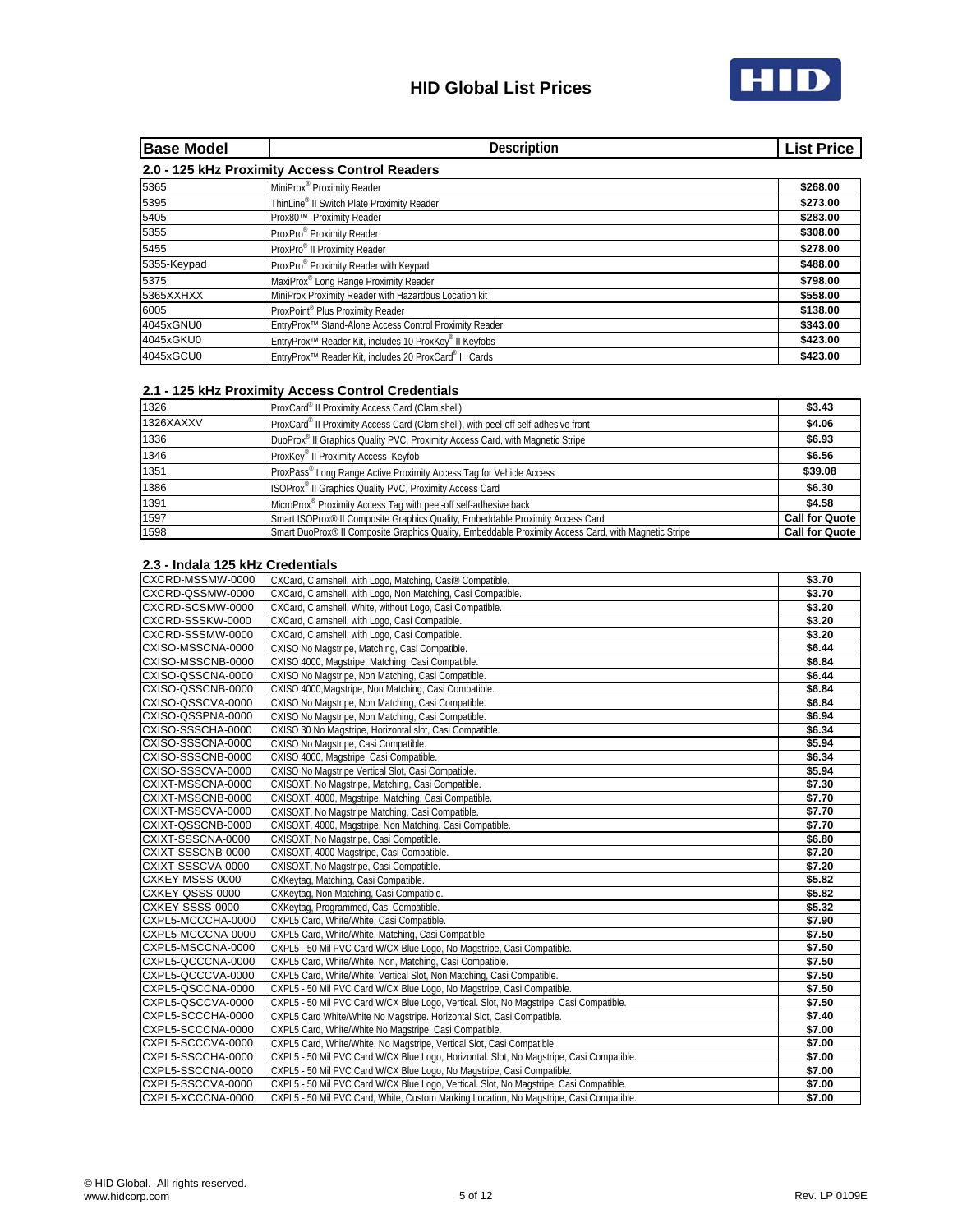

| <b>Base Model</b>                      | Description                                                                                                                         | <b>List Price</b> |
|----------------------------------------|-------------------------------------------------------------------------------------------------------------------------------------|-------------------|
| 2.3 - Indala 125 kHz Credentials       |                                                                                                                                     |                   |
| CXTAG-MSSS-0002                        | CX Tag Gray 125kHz Coil Matching, Casi Compatible.                                                                                  | \$4.64            |
| CXTAG-QSSS-0002                        | CX Tag 125khz Coil Non Matching, Casi Compatible.                                                                                   | \$4.64            |
| CXTAG-SSSS-0002                        | CX Tag Gray 125kHz Coil, Casi Compatible.                                                                                           | \$4.14            |
| FPCRD-NCSAW-0000                       | FlexCard™, Clamshell, White without Logo                                                                                            | \$3.30            |
| FPCRD-NCSCP-0000                       | FlexCard™, Clamshell, Printable without Logo                                                                                        | \$3.30            |
| FPCRD-NCSCW-0000                       | FlexCard™, Clamshell, White without Logo                                                                                            | \$3.30            |
| FPCRD-NCSMP-0000                       | FlexCard™, Clamshell, Printable without Logo                                                                                        | \$3.30            |
| FPCRD-NCSMW-0000                       | FlexCard™, Clamshell, White without Logo                                                                                            | \$3.30            |
| FPCRD-NSSCP-0000                       | FlexCard™, Clamshell, Printable with Logo                                                                                           | \$3.30            |
| FPCRD-NSSCW-0000<br>FPCRD-NSSKW-0000   | FlexCard™, Clamshell, White with Logo<br>FlexCard™, Clamshell, White with Logo                                                      | 53.30<br>\$3.30   |
| FPCRD-NSSMP-0000                       | FlexCard™, Clamshell, Printable with Logo                                                                                           | \$3.30            |
| FPCRD-NSSMW-0000                       | FlexCard™, Clamshell, White with Logo                                                                                               | \$3.30            |
| FPCRD-SCSAW-0000                       | FlexCard™, Clamshell, White without Logo                                                                                            | \$3.30            |
| FPCRD-SCSCP-0000                       | FlexCard™, Clamshell, Printable without Logo                                                                                        | \$3.30            |
| FPCRD-SCSMP-0000                       | FlexCard™, Clamshell, Printable without Logo                                                                                        | \$3.30            |
| FPCRD-SCSMW-0000                       | FlexCard™, Clamshell, White without Logo                                                                                            | \$3.30            |
| FPCRD-SSSCP-0000                       | FlexCard™, Clamshell, Printable with Logo                                                                                           | \$3.30            |
| FPCRD-SSSCW-0000                       | FlexCard™, Clamshell, White with Logo                                                                                               | \$3.30            |
| FPCRD-SSSKW-0000                       | FlexCard™, Clamshell, White with Logo                                                                                               | \$3.30            |
| FPCRD-SSSMP-0000                       | FlexCard™, Clamshell, Printable, with Logo                                                                                          | \$3.30            |
| FPCRD-SSSMW-0000                       | FlexPass™, Clamshell Card                                                                                                           | \$3.30            |
| FPCRD-SSSPW-0000                       | FlexCard™, Clamshell, White with Logo                                                                                               | \$3.30            |
| FPDXI-CSSCNAB-0000                     | FlexPass™, 125 kHz/13.56MHz DESFire 4K ISO Card No Magstripe, Custom Format                                                         | \$11.80           |
| FPDXI-SSSCNAB-0000                     | FlexPass <sup>TM</sup> , 125 kHz/13.56MHz DESFire 4K ISO Card No Magstripe                                                          | \$11.80           |
| FPISO-NSSCHA-0000                      | FlexPass™, ISO 30 No Magstripe                                                                                                      | \$6.10            |
| FPISO-NSSCHB-0000                      | FlexPass™, ISO 30 4000 Magstripe                                                                                                    | \$6.50            |
| FPISO-NSSCNA-0000                      | FlexPass™, ISO 30 No Magstripe                                                                                                      | \$6.10            |
| FPISO-NSSCNB-0000                      | FlexPass™, ISO 30 4000 Magstripe                                                                                                    | \$6.50            |
| FPISO-NSSCND-0000                      | FlexPass™, ISO 30 2750 Magstripe                                                                                                    | \$6.50            |
| FPISO-NSSCNH-0000                      | FlexPass™, ISO 30 Logo Magstripe                                                                                                    | \$6.50            |
| FPISO-NSSCVA-0000                      | FlexPass™, ISO 30 No Magstripe                                                                                                      | \$6.10            |
| FPISO-NSSCVB-0000                      | FlexPass™, ISO 30 4000 Magstripe                                                                                                    | \$6.50            |
| FPISO-NSSCVD-0000                      | FlexPass™, ISO 30 2750 Magstripe                                                                                                    | \$6.50            |
| FPISO-SSSCHA-0000                      | FlexPass™, ISO 30 No Magstripe                                                                                                      | \$6.10            |
| FPISO-SSSCHB-0000                      | FlexPass™, ISO 30 4000 Magstripe                                                                                                    | \$6.50            |
| FPISO-SSSCHD-0000<br>FPISO-SSSCNA-0000 | FlexPass™, ISO 30 2750 Magstripe                                                                                                    | \$6.50            |
| FPISO-SSSCNB-0000                      | FlexPass™, Proximity Card, No Magstripe                                                                                             | \$6.10<br>\$6.50  |
| FPISO-SSSCNC-0000                      | FlexPass™, Proximity Card with Magstripe<br>FlexPass™, ISO, FLEXPASS, Prog., Indala E4 Bug W/Crosshairs, Inkjet, No Slot, Magstripe | \$6.90            |
| FPISO-SSSCND-0000                      | FlexPass™, ISO 2750 Magstripe                                                                                                       | \$6.50            |
| FPISO-SSSCNE-0000                      | FlexPass™, ISO Girovend Magstripe                                                                                                   | \$6.50            |
| FPISO-SSSCNF-0000                      | FlexPass™, ISO JIS-2 Magstripe                                                                                                      | \$6.50            |
| FPISO-SSSCNG-0000                      | FlexPass™, ISO 30 Debit 2799 And 2750 Magstripe                                                                                     | \$6.50            |
| FPISO-SSSCNI-0000                      | FlexPass™, ISO Two 4000 Magstripe                                                                                                   | \$6.50            |
| FPISO-SSSCNJ-0000                      | FlexPass™, ISO Two 2750 Magstripe                                                                                                   | \$6.50            |
| FPISO-SSSCVA-0000                      | FlexPass™, ISO 30 No Magstripe                                                                                                      | \$6.10            |
| FPISO-SSSCVB-0000                      | FlexPass™, ISO 30 4000 Magstripe                                                                                                    | \$6.50            |
| FPISO-SSSCVC-0000                      | FlexPass™, ISO 30 Debit 2799 And 4000 Magstripe                                                                                     | \$6.90            |
| FPISO-SSSCVD-0000                      | FlexPass™, ISO 30 2750 Magstripe                                                                                                    | \$6.50            |
| FPIXT-NSSCNA-0000                      | FlexPass™, ISO XT Standard No Magstripe                                                                                             | \$7.00            |
| FPIXT-NSSCNB-0000                      | FlexPass™, ISO XT 4000 Magstripe                                                                                                    | \$7.40            |
| FPIXT-SSSCNA-0000                      | FlexPass™, ISO XT Composite Proximity Card with No Magstripe                                                                        | \$7.00            |
| FPIXT-SSSCNB-0000                      | FlexPass™, ISO XT Composite Proximity Card with Magstripe                                                                           | \$7.40            |
| FPIXT-SSSCVA-0000                      | FlexPass™, ISO XT Standard No Magstripe                                                                                             | \$7.00            |
| FPKEY-NSSS-0000                        | FlexKey™, Keytaq Un-programmed                                                                                                      | \$5.48            |
| FPKEY-SSSS-0000                        | FlexPass™ Keytag                                                                                                                    | \$5.48            |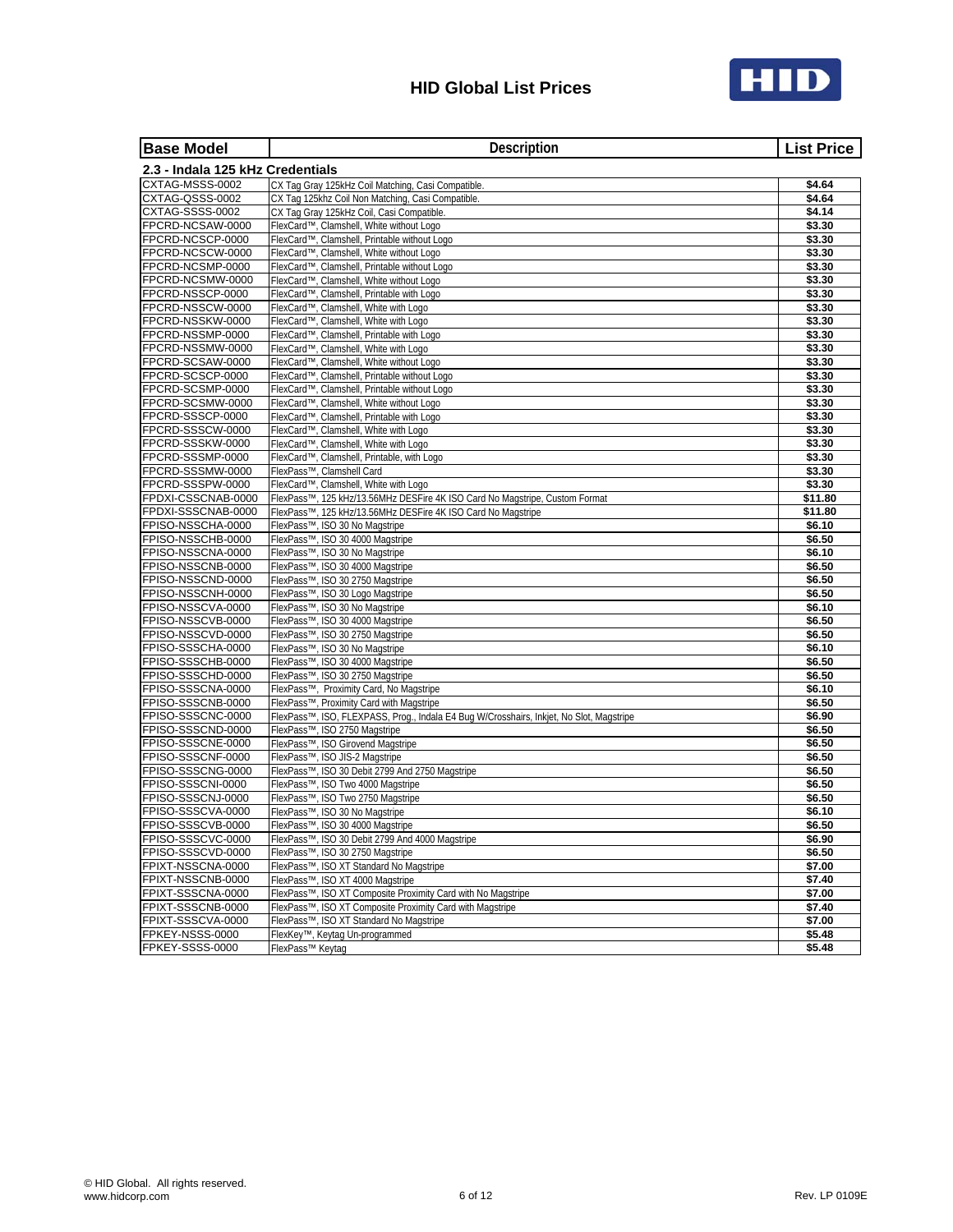

| <b>Base Model</b>                        | Description                                                                                                                                     | <b>List Price</b>    |
|------------------------------------------|-------------------------------------------------------------------------------------------------------------------------------------------------|----------------------|
| 2.3 - Indala 125 kHz Credentials         |                                                                                                                                                 |                      |
| FPMXI-CSSCNAA-0000                       | FlexPass™, 125 kHz/13.56MHz MIFARE 1K ISO Card No Magstripe, Custom Format                                                                      | \$7.70               |
| FPMXI-CSSCNAB-0000                       | FlexPass™, 125 kHz/13.56MHz MIFARE 4K ISO Card No Magstripe, Custom Format                                                                      | \$11.12              |
| FPMXI-CSSCNBA-0000                       | FlexPass™, 125 kHz/13.56MHz MIFARE 1K ISO Card With Magstripe, Custom Format                                                                    | \$8.25               |
| FPMXI-NSSCNAA-0000                       | FlexPass™, 125 kHz/13.56MHz MIFARE 1K ISO Card No Magstripe                                                                                     | \$7.70               |
| FPMXI-NSSCNBA-0000<br>FPMXI-SSSCNAA-0000 | FlexPass™, 125 kHz/13.56MHz MIFARE 1K ISO Card With Magstripe, Nitro Programming<br>FlexPass™, 125 kHz/13.56MHz MIFARE 1K ISO Card No Magstripe | \$8.25<br>\$7.70     |
| FPMXI-SSSCNAB-0000                       | FlexPass™, 125 kHz/13.56MHz MIFARE 4K ISO Card No Magstripe                                                                                     | \$11.12              |
| FPMXI-SSSCNBA-0000                       | FlexPass™, 125 kHz/13.56MHz MIFARE 1K ISO Card With Magstripe                                                                                   | \$8.25               |
| FPPL5-SCCCNA-0000                        | FPPL5 Card White/White No Magstripe                                                                                                             | \$7.00               |
| FPPL5-SCCCVA-0000                        | FPPL5 Card White/White No Magstripe                                                                                                             | \$7.00               |
| FPTAG-NSSS-0002                          | FlexTag Gray 125khz Coil                                                                                                                        | \$4.14               |
| FPTAG-SSSS-0002                          | FlexTag Grey 125 KHz Coil                                                                                                                       | \$4.14               |
| FPWGD-SSSCNA-0000                        | FlexPass™. Wiegand Combination Card                                                                                                             | \$11.68              |
| 2.3 - Indala 125 kHz Readers             |                                                                                                                                                 |                      |
| AFP-1000                                 | AFP-1000                                                                                                                                        | \$1,427.00           |
| ASR-503-NGR                              | Legacy Mullion Reader                                                                                                                           | \$391.00             |
| ASR-503-NGR/L                            | ASR-503, NGR, V2, 120", CABLE                                                                                                                   | \$397.00             |
| ASR-505-NGR-BGE                          | Legacy Beige Wallswitch reader                                                                                                                  | \$407.00             |
| ASR-505-NGR-BLK                          | egacy Black Wallswitch Reader                                                                                                                   | \$407.00             |
| ASR-505-NGR-BLK/L                        | ASR-505, NGR, BLACK, W/120", CABLE                                                                                                              | \$413.00             |
| ASR-620++                                | ASR-620++, Long Range Reader                                                                                                                    | \$953.00             |
| ASR-620++/L<br><b>FP0200A</b>            | ASR-620++/L,120", Long Range Reader with Cable                                                                                                  | \$953.00             |
| FP0200S                                  | FlexPass™ Midrange Core Electronics Module with 18" (46cm) Cable<br>FlexPass™ Midrange Serial Core Electronics Module with 18" (46cm) Cable     | \$329.00<br>\$389.00 |
| <b>FP0500A</b>                           | FlexPass™ Core Electronics Module with 18" (46cm) Cable                                                                                         | \$227.00             |
| <b>FP0500A/L</b>                         | FlexPass™ Core Electronics Module with 10 ft (3m) Cable                                                                                         | \$233.00             |
| FP1231A                                  | Wave Midrange 12" Read Range, Black Reader, Wiegand Output                                                                                      | \$349.00             |
| FP1231S                                  | Wave Serial Midrange 12" Read Range, Black Reader, Serial Output                                                                                | \$409.00             |
| FP1234A                                  | Wave Midrange 12" Read Range, Blue Reader, Wiegand Output                                                                                       | \$349.00             |
| FP1234S                                  | Wave Serial Midrange 12" Read Range, Blue Reader, Serial Output                                                                                 | \$409.00             |
| FP1511A                                  | Wave Slim 5" Read Range, Black Reader, Wiegand Output                                                                                           | \$241.00             |
| <b>FP1514A</b>                           | Wave Slim 5" Read Range, Blue Reader, Wiegand Output                                                                                            | \$241.00             |
| FP1521A                                  | Wave Wallswitch 5" Read Range, Black Reader, Wiegand Output                                                                                     | \$241.00             |
| FP1524A<br>FP2511A                       | Wave Wallswitch 5" Read Range, Blue Reader, Wiegand Output<br>Curve Slim 5" Read Range, Black Reader, Wiegand Output                            | \$241.00<br>\$241.00 |
| FP2521A                                  | Curve Wallswitch 5" Read Range, Black Reader, Wiegand Output                                                                                    | \$241.00             |
| FP3231A                                  | Arch Midrange 12" Read Range, Black Reader, Wiegand Output                                                                                      | \$349.00             |
| FP3231S                                  | Arch Serial Midrange 12" Read Range, Black Reader, Serial Output                                                                                | \$409.00             |
| FP3235A                                  | Arch Midrange 12" Read Range, Grey Reader, Wiegand Output                                                                                       | \$349.00             |
| FP3235S                                  | Arch Serial Midrange 12" Read Range, Grey Reader, Serial Output                                                                                 | \$409.00             |
| FP3236A                                  | Arch Midrange 12" Read Range, White Reader, Wiegand Output                                                                                      | \$349.00             |
| FP3236S                                  | Arch Serial Midrange 12" Read Range, White Reader, Serial Output                                                                                | \$409.00             |
| FP3237A                                  | Arch Midrange 12" Read Range, Beige Reader, Wiegand Output                                                                                      | \$349.00             |
| FP3237S                                  | Arch Serial Midrange 12" Read Range, Beige Reader, Serial Output                                                                                | \$409.00             |
| FP3511A                                  | Arch Slim 5" Read Range, Black Reader, Wiegand Output                                                                                           | \$241.00             |
| FP3515A<br>FP3516A                       | Arch Slim 5" Read Range, Grey Reader, Wiegand Output<br>Arch Slim 5" Read Range, White Reader, Wiegand Output                                   | \$241.00<br>\$241.00 |
| FP3517A                                  | Arch Slim 5" Read Range, Beige Reader, Wiegand Output                                                                                           | \$241.00             |
| FP3521A                                  | Arch Wallswitch 5" Read Range, Black Reader, Wiegand Output                                                                                     | \$241.00             |
| FP3525A                                  | Arch Wallswitch 5" Read Range, Grey Reader, Wiegand Output                                                                                      | \$241.00             |
| FP3526A                                  | Arch Wallswitch 5" Read Range, White Reader, Wiegand Output                                                                                     | \$241.00             |
| FP3527A                                  | Arch Wallswitch 5" Read Range, Beige Reader, Wiegand Output                                                                                     | \$241.00             |
| FP4511A                                  | Linear Slim 5" Read Range, Black Reader, Wiegand Output                                                                                         | \$241.00             |
| <b>FP4517A</b>                           | Linear Slim 5" Read Range, Beige Reader, Wiegand Output                                                                                         | \$241.00             |
| FP4521A                                  | Linear Wallswitch 5" Read Range, Black Reader, Wiegand Output                                                                                   | \$241.00             |
| FP4525A                                  | Linear Wallswitch 5" Read Range, Grey Reader, Wiegand Output                                                                                    | \$241.00             |
| FP4526A<br><b>FP4527A</b>                | Linear Wallswitch 5" Read Range, White Reader, Wiegand Output<br>Linear Wallswitch 5" Read Range, Beige Reader, Wiegand Output                  | \$241.00<br>\$241.00 |
| FP4551A                                  | Linear Classic 5" Read Range, Black Reader, Wiegand Output                                                                                      | \$241.00             |
| FP5061B                                  | FlexPass™ Keypad ARK-501+ Black Buffered or 8-Bit Burst Reader                                                                                  | \$483.00             |
| FP5061B/L                                | ARK-501+, BLK, 120", CBL.                                                                                                                       | \$489.00             |
| FP5061M                                  | FlexPass™ Keypad Reader ARK-501+ Black 3x4 Matrix Reader                                                                                        | \$483.00             |
| FP5067B                                  | FlexPass™ Keypad Reader ARK-501+ Beige Buffered or 8-Bit Burst Reader                                                                           | \$483.00             |
| FP5067M                                  | FlexPass™ Keypad Reader ARK-501+ Beige 3x4 Matrix Reader                                                                                        | \$483.00             |
| FP5071B                                  | FlexPass™ Keypad Heavy Duty Metal Black Buffered or 8-Bit Burst Reader                                                                          | \$385.00             |
| FP5071B/L                                | KEYPAD,READER,METAL,BLACK,W/120",CBL                                                                                                            | \$391.00             |
| <b>FP5077B</b>                           | FlexPass™ Keypad Heavy Duty Metal Beige Buffered or 8-Bit Burst Reader                                                                          | \$385.00             |
| <b>FP5077B/L</b><br>KIT-AFP1000          | KEYPAD, READER, METAL, BEIGE, W/120", CBL.<br>KIT, AFP1000, UPGRADE                                                                             | \$391.00             |
|                                          |                                                                                                                                                 | \$595.00             |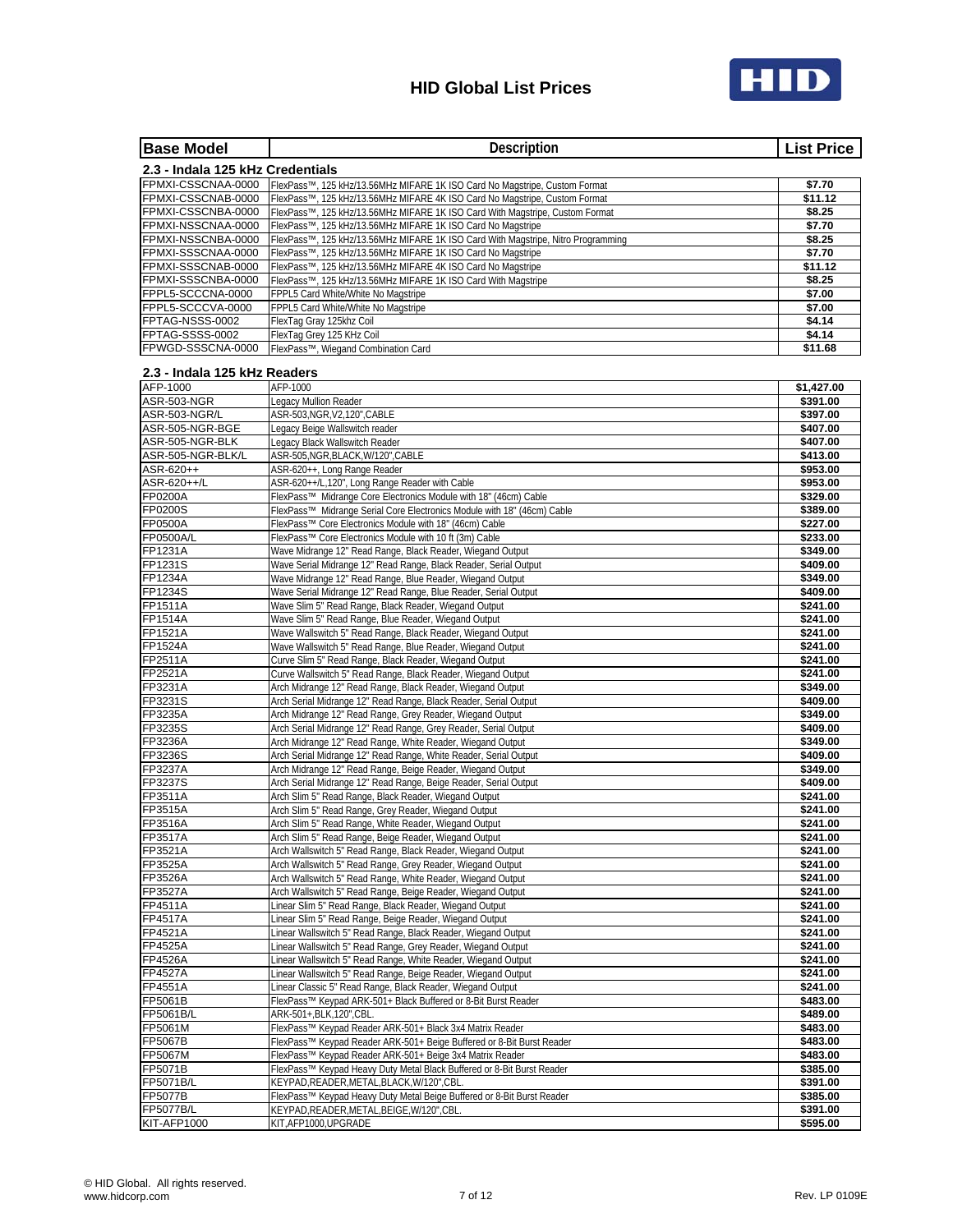

| .<br>.<br>______ | <b>IBase</b><br>Model | .<br>۱∩۰ | ----<br>чo. | ıc |
|------------------|-----------------------|----------|-------------|----|
|------------------|-----------------------|----------|-------------|----|

## **3.0 - Wiegand Access Control Readers**

| 310                | Classic Swipe Reader          | \$541.40   |
|--------------------|-------------------------------|------------|
| 315                | Epic™ Swipe Reader            | \$580.40   |
| 314 (Black)        | Turnstile Reader (Black)      | \$863.80   |
| 314 (Chrome)       | Turnstile Reader (Chrome)     | \$934.00   |
| 312                | <b>Insertion Reader</b>       | \$622.00   |
| 312 (w/Escutcheon) | Insertion Reader w/Escutcheon | \$661.00   |
| 313                | SensorKey Reader              | \$560.90   |
| 310 (PINpad)       | PINpad Wiegand Reader         | \$1,236.90 |

### **3.1 - Wiegand Access Control Credentials**

| 11                 | Sensorcard™ Wiegand Card (Glossy or Matte), 0.037" (0.94 mm) thick                                      | \$5.18  |
|--------------------|---------------------------------------------------------------------------------------------------------|---------|
| 10                 | Sensorcard™ II Wiegand Card (Glossy or Matte), 0.030" (0.76 mm) Thick                                   | \$5.49  |
| 14                 | Sensorcard™ Wiegand Extra Duty Card (Glossy or Matte), 0.047" (1.2 mm) Thick                            | \$6.47  |
| 18                 | Badge Size Wiegand Card (Glossy or Matte), 3.25" x 2.33" x 0.055" (8.26 x 5.92 x 0.14 cm)               | \$6.84  |
| 25                 | SensorKey™ 0.093" (2.36 mm) thickness                                                                   | \$9.42  |
| 169                | ProxCard Plus™ Prox/Wiegand Card (Glossy or Matte), 0.037" (0.94 mm) thick                              | \$11.80 |
| 10 (w/ Mag Stripe) | Sensorcard II™ Dual Technology (Glossy or Matte), Wiegand/Magnetic Stripe Card - 0.030" (0.76 mm) Thick | \$6.12  |
| 145                | Pocket Taq™, 0.047" (1.19 mm) thickness                                                                 | \$6.12  |

### **4.0 - Magnetic Stripe Products**

## **Combination Proximity and Magnetic Stripe Readers (Not Available in EMEA Region)**

| 3110-2305   | Black, Universal Combination Reader formats include magnetic stripe (ABA & EMPI) and proximity (HID, Proxi 10 & EMPI)                             | \$442.90 |
|-------------|---------------------------------------------------------------------------------------------------------------------------------------------------|----------|
| 3110-2305-C | Black, Universal Combination Reader formats include magnetic stripe (ABA & EMPI) and proximity (HID, Proxi 10 & EMPI).<br>Long Life Ceramic Head. | \$717.90 |
| 3110-2405   | Black, Universal Combination Keypad Reader formats include magnetic stripe (ABA & EMPI) and proximity (HID, Proxi 10 &<br>EMPI)                   | \$516.95 |
| 3110-2405-C | Black, Universal Combination Keypad Reader formats include magnetic stripe (ABA & EMPI) and proximity (HID, Proxi 10 &<br>EMPI)                   | \$791.95 |

### **Magnetic Stripe Readers (Not Available in EMEA Region)**

| 3110-5440   | White, insertion, EMPI, ABA or ISO magnetic stripe card reader, indoor or outdoor, plug-in connector, track 1, 2 or 3, clock & data | \$295.00   |
|-------------|-------------------------------------------------------------------------------------------------------------------------------------|------------|
|             | or Wiegand; 26, 34 or all bits output.                                                                                              |            |
| 3110-5441   | Black, insertion, EMPI, ABA or ISO magnetic stripe card reader, indoor or outdoor, plug-in connector, track 1, 2 or 3, clock & data | \$295.00   |
|             | or Wiegand; 26, 34 or all bits output.                                                                                              |            |
| 3110-5840   | White, insertion, EMPI, ABA or ISO magnetic stripe card reader with keypad, indoor or outdoor, plug-in connector, track 1, 2 or 3,  | \$380.00   |
|             | clock & data or Wiegand; 26, 34 or all bits output.                                                                                 |            |
| 3110-5841   | Black, insertion, EMPI, ABA or ISO magnetic stripe card reader with keypad, indoor or outdoor, plug-in connector, track 1, 2 or 3,  | \$380.00   |
|             | clock & data or Wiegand; 26, 34 or all bits output.                                                                                 |            |
| 3110-6444   | White, pass-through magnetic stripe card reader, ABA/ANSI or EMPI card data, indoor or outdoor, pigtail, track 1 or 2, clock &      | \$215.00   |
|             | data or Wiegand; 26, 34 or all bits output.                                                                                         |            |
| 3110-6444-C | White, weatherproof, pass-through magnetic stripe card reader, ABA/ANSI or EMPI card data, transmits clock & data or Wiegand        | \$365.00   |
|             | 26, 34 or all bits, indoor and outdoor use pigtail, track 1 or 2. Long Life Ceramic Head.                                           |            |
| 3110-6445   | Black, pass-through magnetic stripe card reader, ABA/ANSI or EMPI card data, indoor or outdoor, pigtail, track 1 or 2, clock &      | \$215.00   |
|             | data or Wiegand; 26, 34 or all bits output.                                                                                         |            |
| 3110-6445-C | Black, pass-through magnetic stripe card reader, ABA/ANSI or EMPI card data, indoor or outdoor, pigtail, track 1 or 2, clock &      | \$365.00   |
|             | data or Wiegand; 26, 34 or all bits output. Long Life Ceramic Head.                                                                 |            |
| 3110-7401   | Black, Pass-through Ruggedized magnetic stripe card reader, ABA/ANSI or EMPI card data, indoor or outdoor, plug-in connector        | \$670.00   |
|             | track 1 or 2, clock & data or Wiegand 26, 34 or all bits.                                                                           |            |
| 3110-7801   | Black, Pass-through Ruggedized magnetic stripe card reader with stainless steel (pay phone style) ADA keypad, ABA/ANSI or           | \$775.00   |
|             | EMPI card data, indoor or outdoor, plug-in connector, track 1 or 2, clock & data or Wiegand 26, 34 or all bits output.              |            |
| 3110-7801-C | Black, Pass-through Ruggedized magnetic stripe card reader with stainless steel (pay phone style) ADA keypad, ABA/ANSI or           | \$1,081.45 |
|             | EMPI card data, indoor or outdoor, plug-in connector, track 1 or 2, clock & data or Wiegand 26, 34 or all bits output Long Life     |            |
|             | Ceramic Head.                                                                                                                       |            |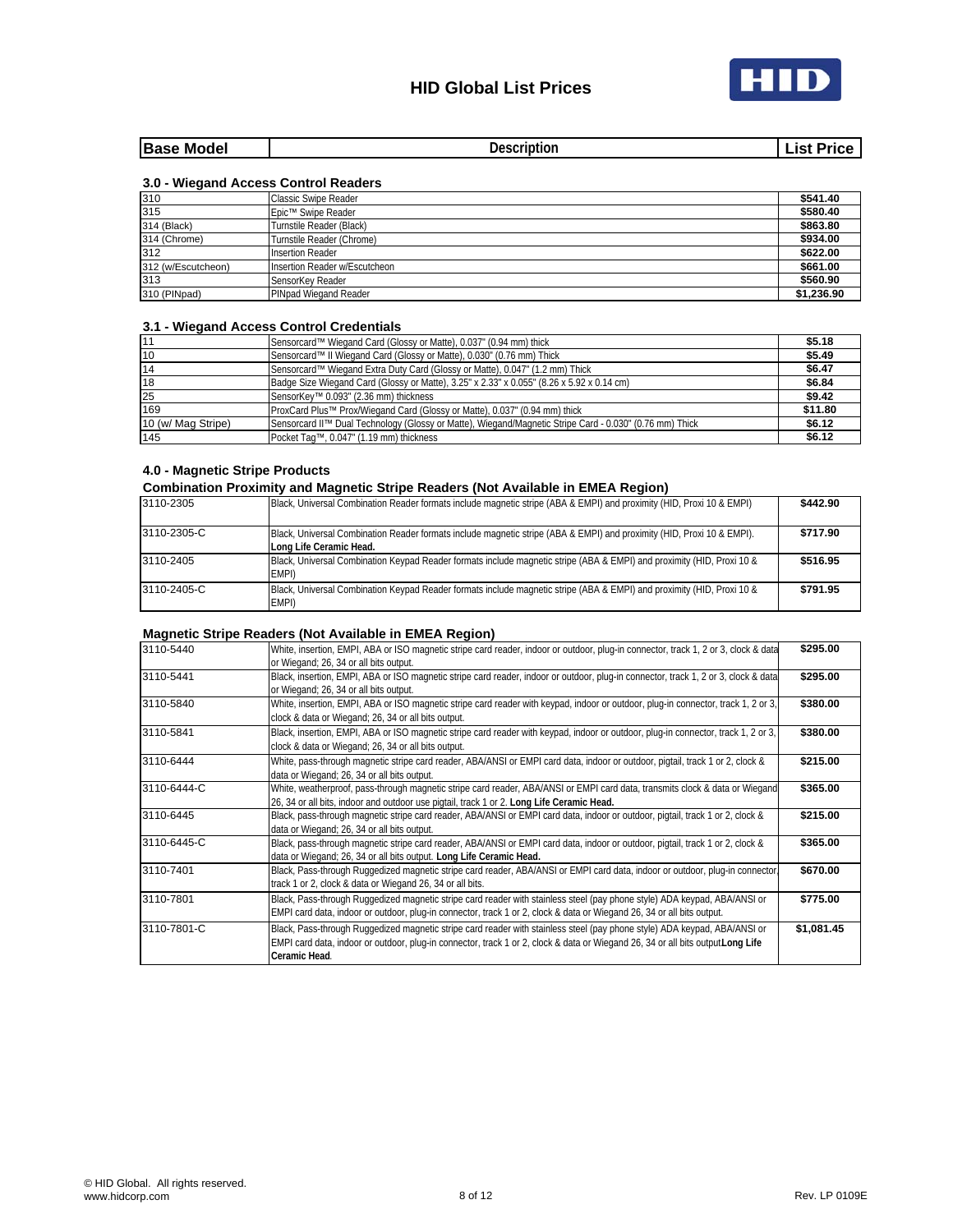



| <b>Base</b><br>Model<br>____ | Description<br>.<br>. |  |
|------------------------------|-----------------------|--|
|                              |                       |  |

#### **Magnetic Stripe Encoders (Not Available in EMEA Region)**

#### 3152-0420 Windows Based On-Line Encoder - ABA/EMPI - All Tracks (software & hardware). **\$5,000.00**

#### **Magnetic Stripe Credentials and Services**

| 1100-0158 | White Graphics Quality, Blended Magnetic Stripe card (60% PVC, 40% Polyester), with a Non-Encoded magnetic stripe, & no                         | \$1.20 |
|-----------|-------------------------------------------------------------------------------------------------------------------------------------------------|--------|
|           | external number.                                                                                                                                |        |
| 1100-0160 | White Graphics Quality, PVC Photo Identification Card, no magnetic stripe                                                                       | \$0.10 |
| 1100-3008 | Proximity Key Fob, Non-Encoded.                                                                                                                 | \$5.40 |
| 1100-4444 | Standard Proximity (Clamshell) card Non-Encoded, Cards are 2.125" x 3.375", vertical slot punched.                                              | \$3.10 |
| 2310-0034 | Slot punch (per card) - must specify location.                                                                                                  | \$0.25 |
| 2310-0035 | Laser engraved Number (per card).                                                                                                               | \$0.25 |
| 2310-0037 | Inkjet Number (per card).                                                                                                                       | \$0.25 |
| 3114-0157 | White Graphics Quality PVC Magnetic Stripe Card, with a Non-Encoded magnetic stripe, & no external number.                                      | \$0.58 |
| 3114-2294 | White Graphics Quality PVC/Polyester Blend Magnetic Stripe Card with ABA Encoding & Card Numbering.                                             | \$2.39 |
| 3114-2296 | White Graphics Quality PVC Magnetic Stripe Card with Corp 1000 Program, EMPI Encoding & Card Numbering.                                         | \$1.77 |
| 3114-2298 | White Graphics Quality PVC Magnetic Stripe Card with ABA Encoding & Card Numbering.                                                             | \$1.77 |
| 3114-2299 | White Graphics Quality PVC/Polyester Blend Magnetic Stripe Card with Corp 1000 Program, EMPI Encoding & Card Numbering.                         | \$2.39 |
| 3114-3000 | Handling Charge, Customer Card Encoding, per card. Use 2310-0032 Encoding Service also.                                                         | \$0.20 |
| 3114-3008 | Proximity Key Fob (Proxi 10 or EMPI Formats), Encoding & Card Numbering.                                                                        | \$5.50 |
| 3114-4444 | Standard Proximity (Clamshell) card (Proxi 10 or EMPI formats), Encoding & Card Numbering. Cards are 2.125" x 3.375",<br>vertical slot punched. | \$3.20 |
| 3114-4451 | Proximity PVC card, Graphics Quality (Proxi10, EM or EMPI formats), Encoding and Card Numbering.                                                | \$5.10 |
| 3114-4452 | Proximity PVC card with magnetic stripe, Graphics Quality (Proxi 10, EM or EMPI formats), (encoding on the magnetic stripe                      | \$5.20 |
|           | extra, see 2310-0032).                                                                                                                          |        |
| 3114-4453 | HID Proximity PVC card with magnetic stripe, Graphics Quality, HID Format Programming, EMPI Magnetic Stripe Encoding, and                       | \$5.45 |
|           | Card Numbering.                                                                                                                                 |        |
| 3114-4454 | HID Proximity PVC card with magnetic stripe, Graphics Quality, HID Format Programming, ABA/ISO Magnetic Stripe Encoding,<br>and Card Numbering. | \$5.30 |

#### **Magnetic Stripe Spare Parts (Not Available in EMEA Region)**

| 1100-0220 | White Insertion 500 Series Reader Cover Housing                                      | \$15.14  |
|-----------|--------------------------------------------------------------------------------------|----------|
| 1100-0221 | White Insertion 500 Series Reader Base Housing                                       | \$15.14  |
| 1100-1120 | Black Insertion 500 Series Reader Cover Housing                                      | \$14.43  |
| 1100-1121 | Black Insertion 500 Series Reader Base Housing                                       | \$14.43  |
| 1100-1172 | Black Adapter Base Plate 600 Series Reader (for use with gang box mounting)          | \$6.48   |
| 1100-1174 | Black Swipe Housing 600 Series                                                       | \$16.95  |
| 1100-1272 | White Adapter Base Plate 600 Series Reader (for use with gang box mounting)          | \$9.76   |
| 1100-1274 | White Swipe Housing 600 Series Readers                                               | \$10.00  |
| 1100-1374 | Black Plastic Swipe Housing (740/780) Readers                                        | \$10.10  |
| 1100-1998 | Housing Cover Removal Tool for 500 Series Housing.                                   | \$6.90   |
| 1100-3265 | Housing Removal Tool 600 Series Readers                                              | \$3.14   |
| 1100-3271 | Mounting Bracket For Swipe Housing 600 series Reader                                 | \$3.43   |
| 1100-3341 | Membrane Keypad for 500 Series Insertion Readers                                     | \$77.38  |
| 1100-3343 | Keypad Assembly For Model 780 Reader                                                 | \$83.33  |
| 1100-3598 | Black Cast Aluminum Housing Models 740 / 780 Readers                                 | \$185.71 |
| 1100-3607 | Plastic Gasket Models 740 / 780 Readers                                              | \$4.39   |
| 1100-3657 | Mylar Membrane (Faceplate) For 600 Series Readers (covers LED Hole)                  | \$7.19   |
| 1100-3783 | Back-Plate (Inner), Model 740/780 Readers                                            | \$40.24  |
| 1100-3784 | Mounting Plate (Back), Model 740-780 Readers                                         | \$71.19  |
| 1100-3785 | Molded Rubber Gasket For Model 740/780 Readers                                       | \$22.67  |
| 1100-3831 | Mylar Membrane (Faceplate), Model 780 Reader                                         | \$22.86  |
| 1100-3852 | Mylar Membrane (Faceplate), Model 740 Reader                                         | \$23.81  |
| 1100-8100 | Universal steel mounting plate, 200 & 210 series Readers                             | \$25.00  |
| 1153-0019 | Magview Spray (makes encoding marks visible on stripe)                               | \$38.10  |
| 1180-0040 | Tamperproof Screwdriver, Model 740/780 Reader                                        | \$83.33  |
| 2270-0018 | Hardware Pack, Model 611/612/644/649.                                                | \$23.81  |
| 2270-0548 | Hardware Pack, 5 wire, Model 512/549/589.                                            | \$34.76  |
| 2270-0580 | Hardware Pack, 6 Wire, Model 507/544/584.                                            | \$38.10  |
| 2270-0611 | Hardware Pack, Model 6448/9.                                                         | \$38.10  |
| 2270-0780 | Hardware Pack, Model 740/780.                                                        | \$47.62  |
| 2290-0001 | Software, Model 450 Encoder (New JC Disk)                                            | \$357.14 |
| 3114-0508 | Job Code Prom, Model 415 Encoder                                                     | \$238.10 |
| 3116-0034 | Card Reader Head Cleaner.                                                            | \$1.67   |
| 3116-0309 | Replacement Head for Models 544, 584.                                                | \$38.76  |
| 3116-0310 | Replacement Head for Models 544, 584, 3 wire.                                        | \$38.76  |
| 3116-0312 | Replacement Head for Models 611, 644, 740, 780.                                      | \$27.76  |
| 3116-0316 | Replacement Long Life Ceramic Head for Models 611, 644, 740, 780.                    | \$317.71 |
| 3116-0332 | Replacement Long Life Ceramic Head for Models 544, 584, 230 and 240.                 | \$360.00 |
| 3116-0700 | Heater Bar Kit, 600 / 700 series readers, 12V (requires external power supply)       | \$43.00  |
| 3116-7000 | Service Kit for Model 740, 780 (includes head, plastic housing, faceplate & manual). | \$52.48  |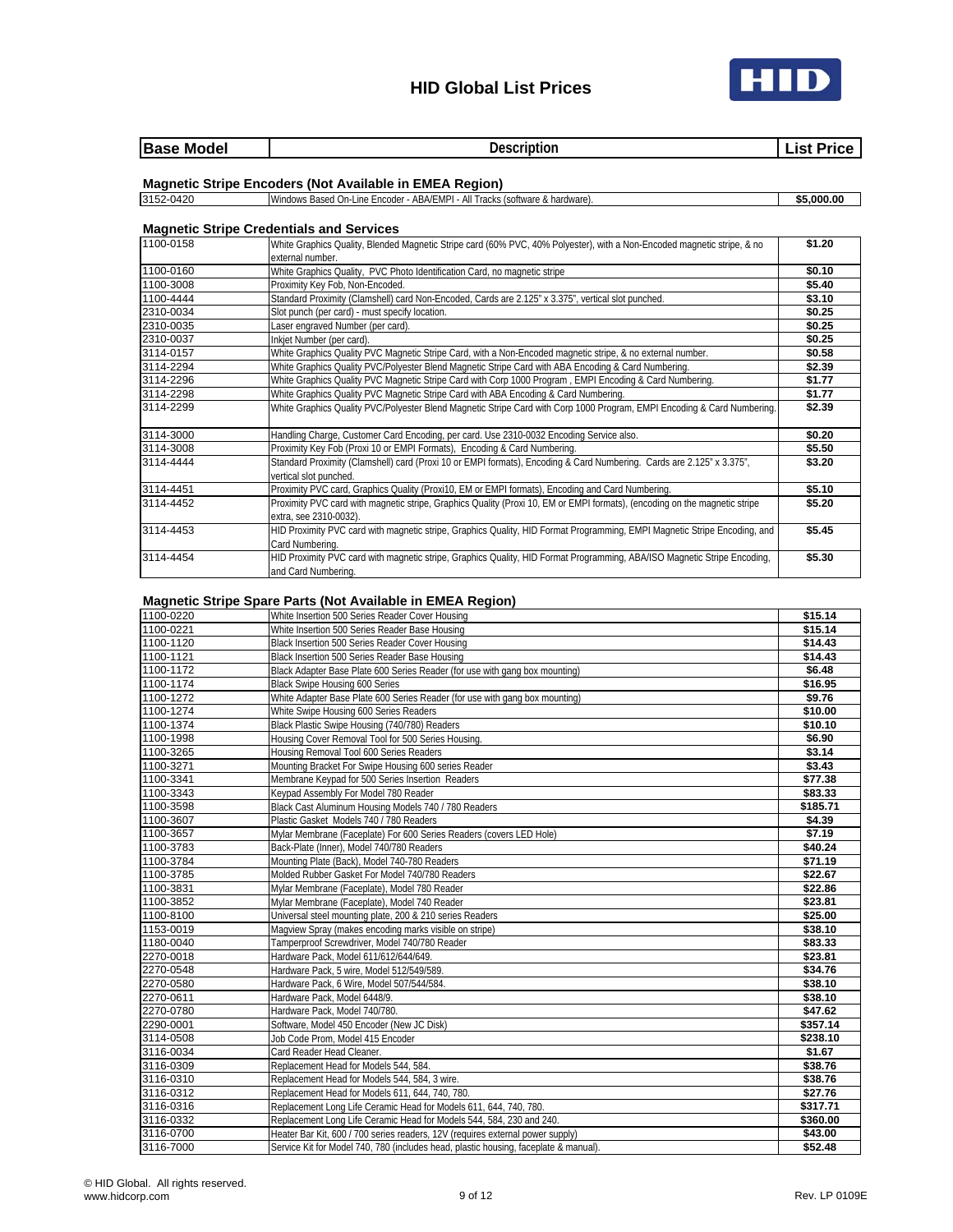

| <b>Base</b><br>Model<br>____<br>______ | . laccriptior<br>юı<br>. | 101<br>______ |
|----------------------------------------|--------------------------|---------------|
|                                        |                          |               |

## **6.2 - Proxima Proximity Credentials**

| 203XXXX | Card<br>Vinvl<br>Laminated              | \$6.91 |
|---------|-----------------------------------------|--------|
| 208XXXX | Clip On Badge                           | \$4.10 |
| 202XXXX | $\overline{\phantom{a}}$<br>Kev<br>l ao | \$9.83 |

#### **6.2 - MultiProx® Multi-Technology Proximity Reader**

| 6000 | - - -<br>MultiProx Controller, 24 Volt, Coaxial-to-Wiegand interface | \$1,058.00 |
|------|----------------------------------------------------------------------|------------|
| 5385 | MultiProx Reader. Side connect, powered by the controller            | \$302.00   |
| 5385 | MultiProx Reader. Back connect, powered by the controller            | \$302.00   |
| 6020 | MultiProx HSM Interface. Powered by the controller                   | \$242.00   |

### **7.0 - Edge™ Solo**

| 83000          | EdgePlus Solo ES400, IP-based, stand-alone single door access control solution                                                | \$400.00 |
|----------------|-------------------------------------------------------------------------------------------------------------------------------|----------|
| 83120          | EdgeReader Solo ESR40, IP-based, stand-alone single door access control solution with integrated R40 reader                   | \$450.00 |
| 83125          | EdgeReader Solo ESRP40, IP-based, stand-alone single door access control solution with integrated RP40 reader                 | \$492.00 |
| K83000BKE-RC   | IP-based, Stand-alone access control kit. Includes (1) EdgePlus Solo ES400 with (1) R15 and (20) iCLASS 2K Cards (with 37bit  | \$575.00 |
|                | H10302 Format)                                                                                                                |          |
| K83000BKE-RK   | IP-based, Stand-alone access control kit. Includes (1) EdgePlus Solo ES400 with (1) R15 and (10) iCLASS 2K Cards (with 37bit  | \$602.00 |
|                | H10302 Format)                                                                                                                |          |
| K83000BKE-PC   | IP-based, Stand-alone access control kit. Includes (1) EdgePlus Solo ES400 with (1) RP15 and (20) iCLASS 2K Cards (with 37bit | \$598.00 |
|                | H10302 Format)                                                                                                                |          |
| K83000BKE-PK   | IP-based, Stand-alone access control kit. Includes (1) EdgePlus Solo ES400 with (1) RP15 and (10) iCLASS 2K Keyfobs (with     | \$624.00 |
|                | 37bit H10302 Format)                                                                                                          |          |
| K83120AKI000-C | IP-based, Stand-alone access control kit. Includes (1) EdgeReader Solo ESR40 with (20) iCLASS 2K Cards (with 37bit H10302     | \$482.00 |
|                | Format)                                                                                                                       |          |
| K83120AKI000-K | IP-based, Stand-alone access control kit. Includes (1) EdgeReader Solo ESR40 with (10) iCLASS 2K Keyfobs (with 37bit H10302   | \$509.00 |
|                | Format)                                                                                                                       |          |
| K83125BKI000-C | IP-based, Stand-alone access control kit. Includes (1) EdgeReader multiCLASS Solo ESRP40 with (20) iCLASS 2K Cards (with      | \$525.00 |
|                | 37bit H10302 Format)                                                                                                          |          |
| K83125BKI000-K | IP-based, Stand-alone access control kit. Includes (1) EdgeReader Solo multiCLASS ESRP40 with (10) iCLASS 2K Keyfobs          | \$551.00 |
|                | (with 37bit H10302 Format)                                                                                                    |          |
| 2000PCGMV-EDGE | (20) EdgeSolo logo iCLASS 2K Cards (Programmed with 37bit H10302 Format)                                                      | \$4.95   |
|                | Price shown per Card - Ordered in multiples of 20.                                                                            |          |
| 2050PKNMN-EDGE | (10) ICLASS 2K Keyfobs (Programmed with 37bit H10302 Format). Price shown per Keyfob - Ordered in multiples of 10.            | \$6.43   |
|                |                                                                                                                               |          |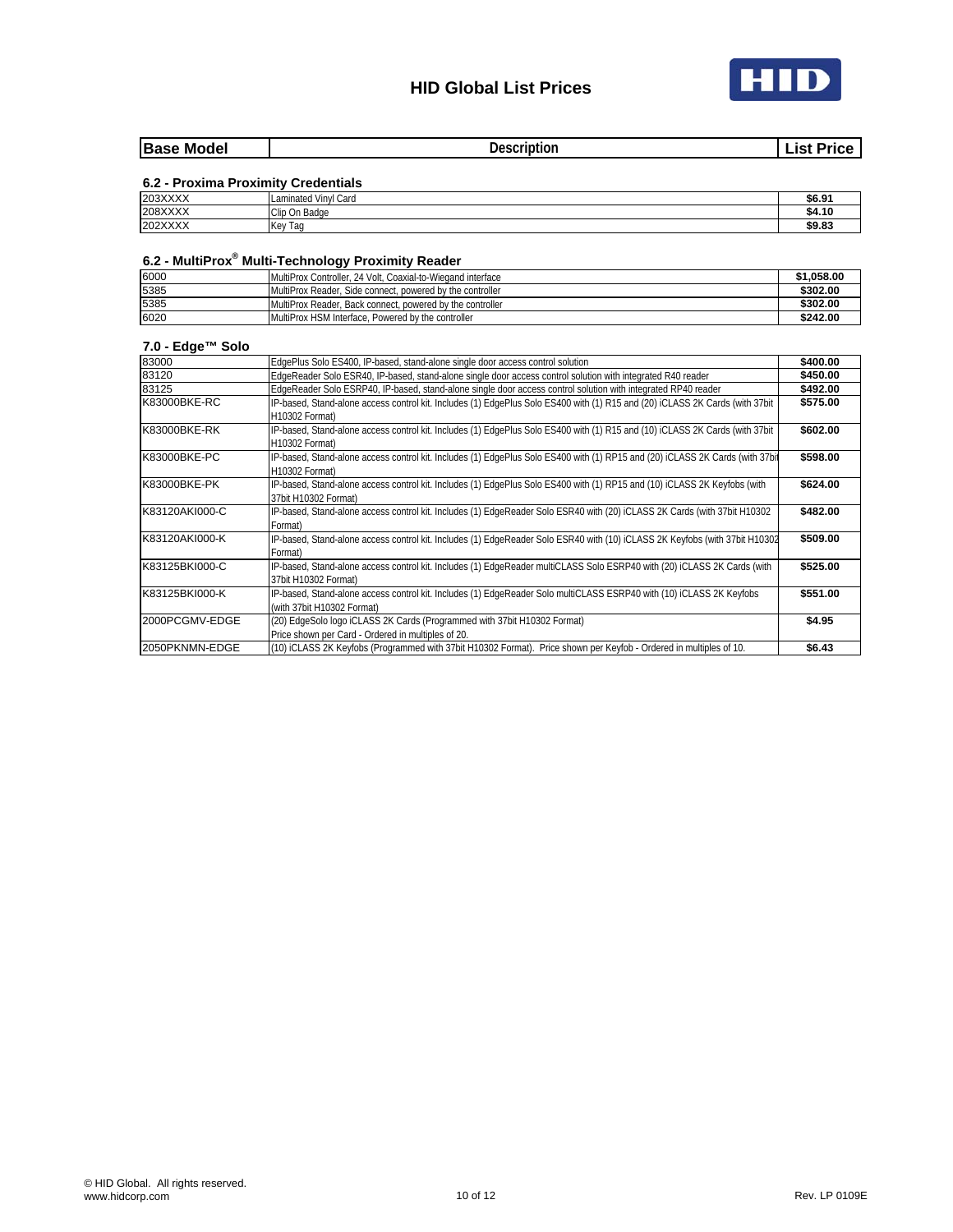

| <b>Base Model</b>                                | Description                                                                                                                                 | <b>List Price</b> |
|--------------------------------------------------|---------------------------------------------------------------------------------------------------------------------------------------------|-------------------|
| 9.0 - OMNIKEY <sup>®</sup> Products              |                                                                                                                                             |                   |
| OMNIKEY® 2061                                    | Bluetooth Connected Contact Smartcard Reader, Lanyard attachable, Two Belt-clips, Charging cable                                            | \$172.50          |
| Bluetooth                                        |                                                                                                                                             |                   |
| OMNIKEY® 3021 USB                                | USB 2.0, EMV, Transparent housing                                                                                                           | \$21.70           |
| OMNIKEY® 3021 USB -<br>TAA compliant             | USB 2.0, EMV, Transparent housing, TAA compliant                                                                                            | \$24.00           |
| OMNIKEY® 3111 Serial -                           | Serial (RS 232), EMV, Standard standing base, TAA compliant                                                                                 | \$33.20           |
| TAA compliant                                    |                                                                                                                                             |                   |
| OMNIKEY® 3121 USB                                | USB 2.0, EMV, CCID, Standard standing base                                                                                                  | \$26.30           |
| OMNIKEY® 3121 USB -<br>TAA compliant             | USB 2.0, EMV, CCID, Standard standing base, TAA compliant                                                                                   | \$28.60           |
| OMNIKEY® 3121 USB -                              | USB 2.0, EMV, CCID, Jumbo standing base (100 Grams) and middle piece, TAA compliant                                                         | \$32.00           |
| TAA compliant (Heavy                             |                                                                                                                                             |                   |
| standing base)                                   |                                                                                                                                             |                   |
| OMNIKEY® 3121 USB -                              | USB 2.0, EMV, CCID, Jumbo standing base (431 Grams) and middle piece, TAA compliant                                                         | \$41.00           |
| TAA Compliant (Jumbo<br>standing base)           |                                                                                                                                             |                   |
| OMNIKEY® 3121 USB                                | USB 2.0, EMV, CCID, Jumbo standing base (100 Grams) and middle piece                                                                        | \$30.30           |
| (Heavy standing base)                            |                                                                                                                                             |                   |
| OMNIKEY® 3121 USB                                | USB 2.0, EMV, CCID, Jumbo standing base (431 Grams) and middle piece                                                                        | \$39.00           |
| (Jumbo standing base)<br>OMNIKEY® 3621           | Secure Pin Entry (class 2), CCID, EMV, USB 2.0, TAA compliant                                                                               | \$53.00           |
| PINPAD - TAA compliant                           |                                                                                                                                             |                   |
|                                                  |                                                                                                                                             |                   |
| OMNIKEY® 3821                                    | Secure Pin Entry (class 2/3) with display, CCID, EMV, USB 2.0, TAA compliant                                                                | \$68.90           |
| PINPAD - TAA compliant                           |                                                                                                                                             |                   |
| OMNIKEY® 3921 USB                                | USB 2.0, EMV, CCID, External or internal USB connector cable 1,5m, 31/2-inch form factor                                                    | \$27.00           |
| OMNIKEY® 3921 USB                                | USB 2.0, EMV, CCID, External and internal USB connector cable 1,5m, 31/2-inch form factor, Shielding                                        | \$34.00           |
| Retail                                           | bracket for PCI slot, mounting screws                                                                                                       |                   |
| OMNIKEY® 4040                                    | PCMCIA Interface, EMV, TAA compliant                                                                                                        | \$51.60           |
| PCMCIA - TAA compliant                           |                                                                                                                                             |                   |
| OMNIKEY® 4321                                    | ExpressCard™ 54 Interface, EMV, CCID, TAA compliant                                                                                         | \$51.60           |
| ExpressCard <sup>™</sup> 54 - TAA                |                                                                                                                                             |                   |
| compliant                                        |                                                                                                                                             |                   |
| OMNIKEY® 5125 Prox -<br>TAA compliant            | USB 2.0, Contactless (125 kHz HID® Prox) and contact reader, Heavy standing base (100 g) and middle<br>piece, TAA compliant                 | \$77.90           |
| OMNIKEY® 5321 CL                                 | USB 2.0, Contactless (13.56 MHz) and SIM sized contact reader, Transparent bracket                                                          | \$74.80           |
| <b>SAM USB</b>                                   |                                                                                                                                             |                   |
| OMNIKEY® 5321 CL                                 | USB 2.0, Contactless (13.56 MHz) and SIM sized contact reader, Transparent bracket, TAA compliant                                           | \$75.90           |
| SAM USB - TAA<br>OMNIKEY® 5321 CLi               | USB 2.0, iCLASS only (13.56 MHz) reader (closed housing), Transparent card retainer, Seamless                                               | \$44.00           |
|                                                  | Integration into HID® on the Desktop                                                                                                        |                   |
| OMNIKEY® 5321 CR -                               | USB 2.0, Contactless only (13.56 MHz) reader (closed housing), Waterproof casing IP67, TAA compliant                                        | \$97.80           |
| TAA Compliant (Clean                             |                                                                                                                                             |                   |
| Room)<br>OMNIKEY® 5321 USB -                     | USB 2.0, Contactless (13.56 MHz) and contact reader, Transparent bracket, TAA compliant                                                     | \$75.90           |
| <b>TAA Compliant</b>                             |                                                                                                                                             |                   |
| OMNIKEY® 5321 V2                                 | USB 2.0, Contactless (13.56 MHz) and contact reader, Transparent bracket                                                                    | \$74.80           |
| <b>USB</b><br>OMNIKEY® 5325 CL                   |                                                                                                                                             |                   |
| Prox                                             | USB 2.0, Contactless only (125 kHz HID® Prox) (closed housing), Transparent card retainer, Seamless<br>Integration into HID® on the Desktop | \$54.00           |
| OMNIKEY® 5325 Prox -                             | USB 2.0, Contactless (125 kHz HID® Prox) and contact reader, Transparent card retainer, TAA compliant                                       | \$77.90           |
| TAA compliant                                    |                                                                                                                                             |                   |
| OMNIKEY® 6121 USB                                | EMV, CCID, USB 2.0 Dongle (SIM sized card), Keyring attachable                                                                              | \$21.70           |
| OMNIKEY® 6121 USB -<br><b>TAA Compliant</b>      | EMV, CCID, USB 2.0 Dongle (SIM sized card), Keyring attachable, TAA compliant                                                               | \$22.90           |
| OMNIKEY® 6321 CLi                                | RFID Dongle Reader, USB 2.0, iCLASS only (13.56 MHz) reader (closed housing), Seamless Integration                                          | \$44.00           |
|                                                  | into HID® on the Desktop                                                                                                                    |                   |
| OMNIKEY® 6321 USB                                | USB 2.0, Contactless (13.56 MHz) and SIM-sized contact reader, Special card holder                                                          | \$74.80           |
| OMNIKEY® 6321 USB -<br>TAA compliant             | USB 2.0, Contactless (13.56 MHz) and SIM-sized contact reader, Special card holder, TAA compliant                                           | \$75.90           |
| OMNIKEY® 7121                                    | USB 2.0, Authentic RF Field Swipe Sensor, Special Standing Base, TAA compliant                                                              | \$98.80           |
| Biometric - TAA compliant                        |                                                                                                                                             |                   |
|                                                  |                                                                                                                                             |                   |
| Heavy standing base<br><b>OMNIKEY® A00000002</b> | Heavy standing base, Middle piece, Weight includes middle piece 100 Grams                                                                   | \$3.60            |
| Jumbo standing base                              | Jumbo standing base, Middle piece, Weight includes middle piece 431Grams                                                                    | \$12.50           |
| <b>OMNIKEY® A00000003</b>                        |                                                                                                                                             |                   |